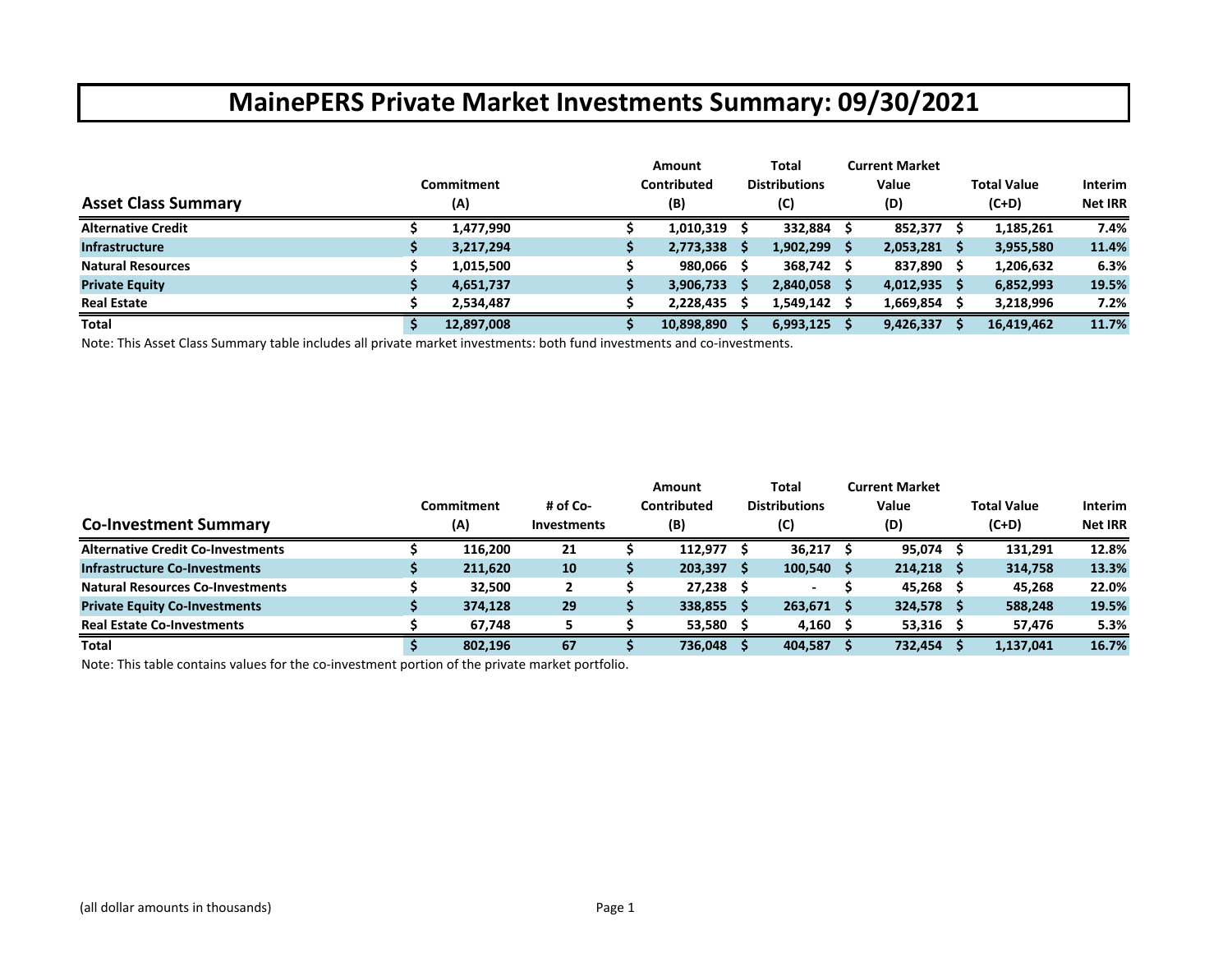#### **Alternative Credit**

|                                              |         |            |                | <b>Amount</b>            |                     | <b>Total</b>             |                    | <b>Current Market</b>    |                     |                    |                    |
|----------------------------------------------|---------|------------|----------------|--------------------------|---------------------|--------------------------|--------------------|--------------------------|---------------------|--------------------|--------------------|
|                                              |         | Commitment | Date of        | Contributed              |                     | <b>Distributions</b>     |                    | Value                    |                     | <b>Total Value</b> | <b>Interim Net</b> |
| <b>Fund Name</b>                             |         | (A)        | Commitment     | (B)                      |                     | (C)                      |                    | (D)                      |                     | $(C+D)$            | <b>IRR</b>         |
| Angelo Gordon Direct Lending Fund II         | Ś.      | 25,000     | $3/31/2020$ \$ | $23,749$ \$              |                     | $12,118$ \$              |                    | $18,061$ \$              |                     | 30,179             | 21.3%              |
| Angelo Gordon Direct Lending Fund III        | \$      | 100,000    | 7/20/2018 \$   | 100,000                  | $\ddot{\mathsf{S}}$ | 22,388                   | $\ddot{\varsigma}$ | 100,814 \$               |                     | 123,202            | 10.7%              |
| Participation Agreement #1                   | \$      | 5,000      | 10/11/2019 \$  | 7,475                    | $\ddot{\mathsf{s}}$ | 874                      | -Ś                 | $7,304$ \$               |                     | 8,178              | <b>NM</b>          |
| Participation Agreement #2                   | \$      | 5,000      | 10/11/2019 \$  | 4,994 \$                 |                     | $5,422$ \$               |                    | 4,880 \$                 |                     | 10,302             | <b>NM</b>          |
| Participation Agreement #3                   | \$      | 5,000      | 10/11/2019 \$  | $5,000$ \$               |                     | 758                      | - \$               | 4,862 \$                 |                     | 5,619              | <b>NM</b>          |
| Participation Agreement #4                   | \$      | 5,000      | 10/18/2019 \$  | 7,488                    | \$                  | 947                      | -\$                | $7,279$ \$               |                     | 8,226              | <b>NM</b>          |
| Participation Agreement #5                   | $\zeta$ | 5,000      | 12/6/2019 \$   | $5,000$ \$               |                     | 1,247                    | -\$                | $4,491$ \$               |                     | 5,738              | <b>NM</b>          |
| Participation Agreement #6                   | \$      | 5,000      | 12/6/2019 \$   | 5,000                    | \$                  | 784                      | -\$                | 4,757 \$                 |                     | 5,541              | <b>NM</b>          |
| Participation Agreement #7                   | $\zeta$ | 5,000      | 12/11/2019 \$  | 5,000                    | $\zeta$             | 823                      | -Ś                 | 4,699                    | $\zeta$             | 5,522              | <b>NM</b>          |
| Participation Agreement #8                   | \$      | 5,000      | 8/13/2020 \$   | 4,919                    | $\zeta$             | 315                      | \$                 | 4,928 \$                 |                     | 5,243              | <b>NM</b>          |
| Participation Agreement #9                   | \$      | 5,000      | $4/9/2021$ \$  | 4,925                    | $\ddot{\mathsf{s}}$ | 179                      | $\ddot{\varsigma}$ | 4,953 \$                 |                     | 5,132              | <b>NM</b>          |
| Participation Agreement #10                  | \$      | 5,000      | 4/20/2021 \$   | 5,007                    | \$                  | 219                      | -\$                | 4,936                    | -\$                 | 5,155              | <b>NM</b>          |
| Participation Agreement #11                  | \$      | 5,000      | $5/5/2021$ \$  | 5,000                    | \$                  | 216                      | -\$                | $4,914$ \$               |                     | 5,130              | <b>NM</b>          |
| Angelo Gordon Direct Lending Fund IV         | \$      | 100,000    | $1/24/2020$ \$ | 42,500                   | \$                  | 1,514                    | -\$                | 45,772 \$                |                     | 47,286             | <b>NM</b>          |
| Participation Agreement #1                   | $\zeta$ | 5,000      | 10/23/2020 \$  | 4,913                    | -Ś                  | 743                      | -Ś                 | 4,429                    | $\ddot{\mathsf{S}}$ | 5,172              | <b>NM</b>          |
| Participation Agreement #2                   | \$      | 7,500      | 8/17/2021 \$   | 7,406                    | -\$                 | $\overline{\phantom{a}}$ | \$                 | $7,373$ \$               |                     | 7,373              | <b>NM</b>          |
| Ares Capital Europe IV                       | \$      | 122,000    | 4/30/2018 \$   | $97,180$ \$              |                     | 8,875                    | -\$                | 102,529 \$               |                     | 111,405            | 7.8%               |
| Ares Capital Europe V                        | \$      | 122,000    | $9/4/2020$ \$  | 24,299                   | -\$                 |                          | \$                 | 24,927 \$                |                     | 24,927             | <b>NM</b>          |
| Audax Senior Debt (MP), LLC                  | $\zeta$ | 100,000    | $6/30/2017$ \$ | 96,000                   | $\zeta$             | $\blacksquare$           | \$                 | 116,364                  | \$                  | 116,364            | 5.0%               |
| Deerpath Capital VI                          | \$      | 75,000     | 9/30/2021 \$   | $\overline{\phantom{a}}$ | \$                  | $\overline{\phantom{a}}$ | \$                 |                          | \$                  |                    | <b>NM</b>          |
| Global Infrastructure Partners Spectrum      | \$      | 100,000    | 2/20/2019 \$   | 28,784                   | $\zeta$             | 15,907                   | $\zeta$            | $14,694$ \$              |                     | 30,601             | <b>NM</b>          |
| Mesa West Core Lending Fund                  | \$      | 100,000    | $6/18/2013$ \$ | $114,251$ \$             |                     | 48,694                   | -\$                | $115,175$ \$             |                     | 163,868            | 6.6%               |
| <b>Owl Rock Capital Corporation</b>          | \$      | 100,000    | 3/10/2017 \$   | 100,000 \$               |                     | 15,475                   | - \$               | 108,744 \$               |                     | 124,219            | 7.3%               |
| Participation Agreement #1                   | \$      | 5,000      | $5/7/2018$ \$  | 4,851 \$                 |                     | 5,499                    | -\$                |                          | \$                  | 5,499              | 12.7%              |
| Participation Agreement #2                   | \$      | 6,185      | 7/31/2018 \$   | $6,196$ \$               |                     | 7,745                    | - \$               | $\overline{\phantom{a}}$ | \$                  | 7,745              | 9.9%               |
| Participation Agreement #3                   | \$      | 5,000      | $8/7/2018$ \$  | 4,938                    | -\$                 | 5,634                    | - \$               |                          | \$                  | 5,634              | 7.9%               |
| Participation Agreement #4                   | \$      | 5,000      | 8/20/2018 \$   | 4,567                    | $\ddot{\varsigma}$  | 1,307                    | -Ś                 | 4,343                    | \$                  | 5,650              | 8.1%               |
| Participation Agreement #5                   | \$      | 5,000      | 12/21/2018 \$  | 4,828                    | Ŝ.                  | $1,132$ \$               |                    | 4,546                    | - \$                | 5,678              | 6.8%               |
| Participation Agreement #6                   | $\zeta$ | 7,500      | $8/7/2020$ \$  | 8,905                    | $\ddot{\mathsf{s}}$ | 2,264                    | - \$               | 7,429 \$                 |                     | 9,693              | <b>NM</b>          |
| Participation Agreement #7                   | \$      | 7,500      | 7/26/2021 \$   | 6,567                    | \$                  | 109                      | -\$                | 6,617                    | - \$                | 6,726              | <b>NM</b>          |
| <b>Owl Rock Capital Corporation III</b>      | \$      | 100,000    | $6/19/2020$ \$ | 74,365                   | - \$                | 1,676                    | -\$                | 75,584                   | $\ddot{\varsigma}$  | 77,260             | <b>NM</b>          |
| Pathlight Capital Fund II                    | \$      | 75,000     | 4/22/2021 \$   | 25,972 \$                |                     | 7,100                    | -\$                | 19,933                   | - \$                | 27,034             | NM                 |
| Solar Capital Private Corporate Lending Fund | Ś.      | 50,000     | $6/26/2019$ \$ | 23,189                   | \$                  | 968                      | $\zeta$            | 25,419                   | $\ddot{\mathsf{s}}$ | 26,387             | <b>NM</b>          |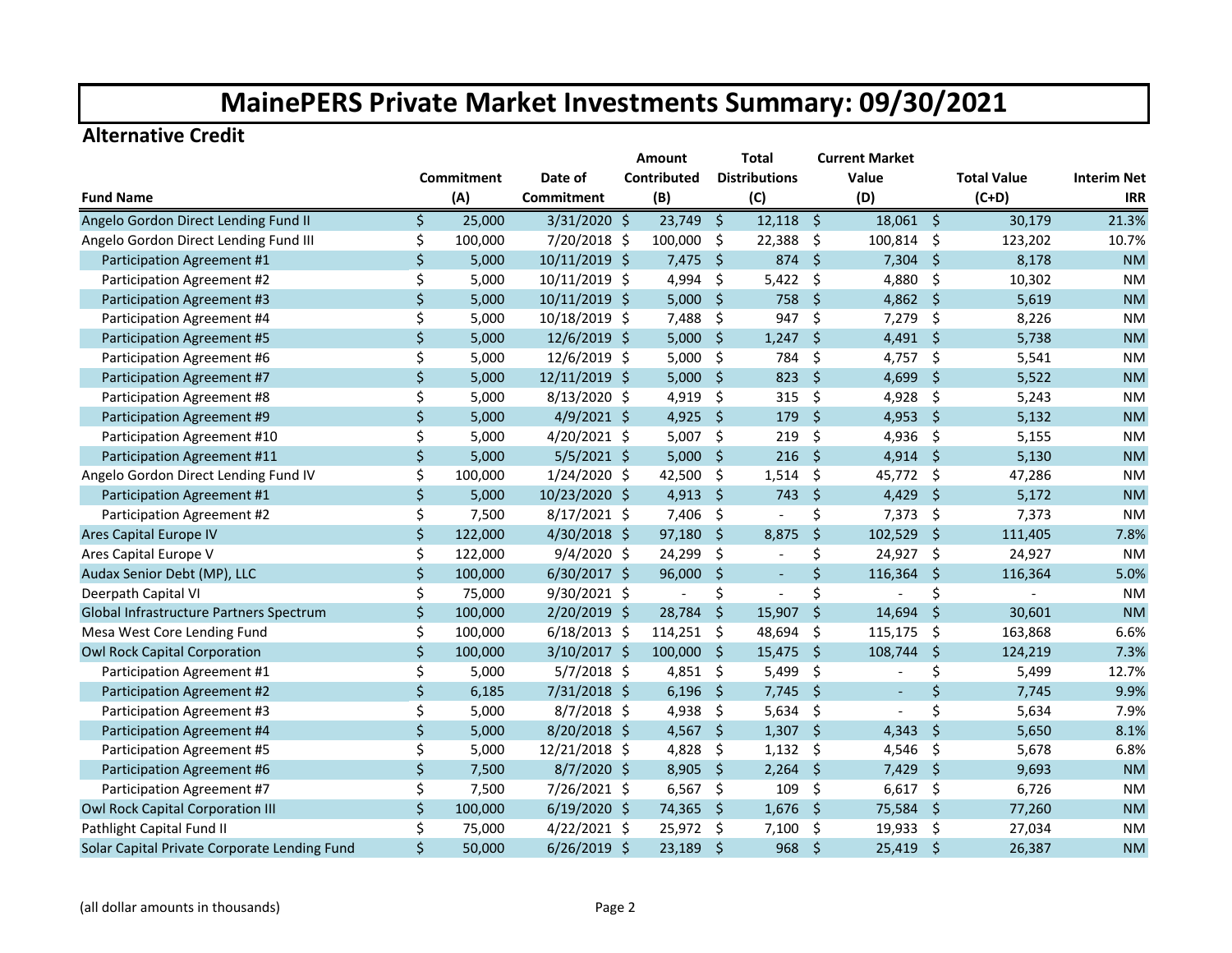#### **Alternative Credit**

|                                  |            |            | Amount      |  | Total                | <b>Current Market</b> |                    |                    |
|----------------------------------|------------|------------|-------------|--|----------------------|-----------------------|--------------------|--------------------|
|                                  | Commitment | Date of    | Contributed |  | <b>Distributions</b> | Value                 | <b>Total Value</b> | <b>Interim Net</b> |
| <b>Fund Name</b>                 | (A)        | Commitment | (B)         |  | (C)                  | (D)                   | $(C+D)$            | <b>IRR</b>         |
| Solar Capital Debt Fund          | 50.000     | 6/26/2019  | 4,902       |  | 119                  | 5,592                 | 5,710              | <b>NM</b>          |
| Silver Point Specialty Credit II | 50.000     | 1/31/2020  | 41,268      |  | 18,266               | 26,043                | 44,309             | <b>NM</b>          |
| Tennenbaum Direct Lending VIII   | 100,000    | 11/30/2017 | 100,883     |  | 53,492               | 66,396                | 119,887            | 6.9%               |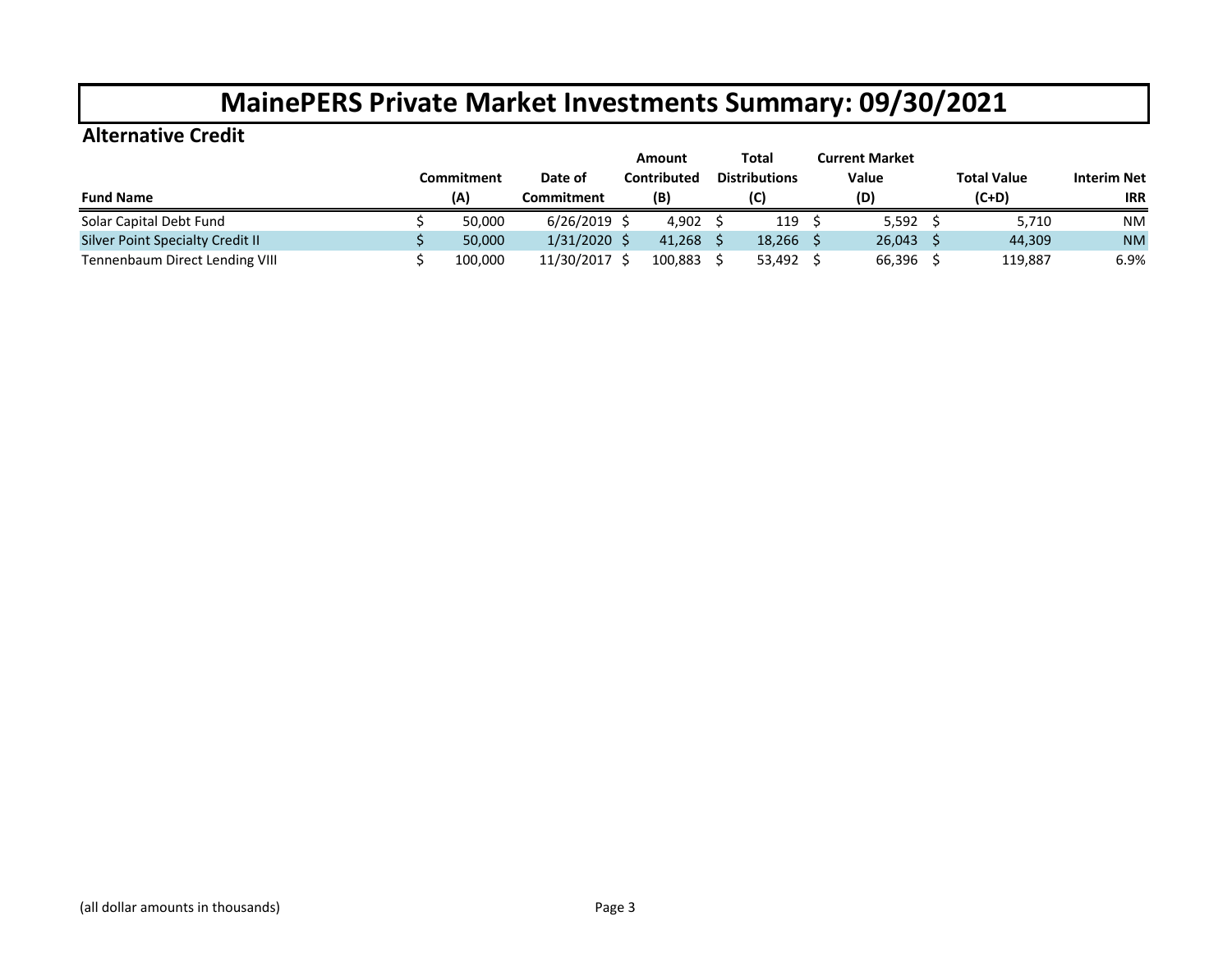#### **Infrastructure**

|                                                |                   |                | Amount                   |             | <b>Total</b>             |             | <b>Current</b>                    |                    |                    |                    |
|------------------------------------------------|-------------------|----------------|--------------------------|-------------|--------------------------|-------------|-----------------------------------|--------------------|--------------------|--------------------|
|                                                | <b>Commitment</b> | Date of        | Contributed              |             |                          |             | <b>Distributions Market Value</b> |                    | <b>Total Value</b> | <b>Interim Net</b> |
| <b>Fund Name</b>                               | (A)               | Commitment     | (B)                      |             | (C)                      |             | (D)                               |                    | $(C+D)$            | <b>IRR</b>         |
| Alinda Infrastructure Fund II                  | \$<br>50,000      | $9/17/2009$ \$ | 67,889                   | $\zeta$     | 64,449                   | $\zeta$     | $10,611$ \$                       |                    | 75,060             | 2.3%               |
| ArcLight Energy V                              | \$<br>75,000      | 10/28/2011 \$  | 76,031                   | \$          | 84,518                   | \$          | 18,002                            | $\ddot{\phi}$      | 102,520            | 8.0%               |
| Shore Co-Investment Holdings II                | \$<br>20,000      | 1/30/2014 \$   | 17,709                   | S.          | $19,737$ \$              |             |                                   | $\zeta$            | 19,737             | 8.4%               |
| ArcLight Energy VI                             | \$<br>150,000     | 11/25/2014 \$  | 159,687                  | \$          | 67,278                   | \$          | 98,091                            | \$                 | 165,369            | 1.1%               |
| <b>Great River Hydro Partners</b>              | \$<br>12,000      | $6/17/2017$ \$ | 10,630                   | Ŝ.          | 8,639                    | \$          | 17,278                            | $\zeta$            | 25,917             | 32.9%              |
| Brookfield Infrastructure Fund II              | \$<br>100,000     | $6/28/2013$ \$ | 114,639                  | \$          | 81,342                   | \$          | 93,565                            | \$                 | 174,907            | 9.3%               |
| Brookfield Infrastructure Fund III             | \$<br>100,000     | $4/15/2016$ \$ | 92,528                   | \$          | 37,552                   | $\zeta$     | 86,482 \$                         |                    | 124,034            | 11.3%              |
| Co-Investment #1                               | \$<br>20,000      | 3/31/2017 \$   | 15,944                   | \$          | 16,640                   | \$          | 11,825                            | \$                 | 28,465             | 24.8%              |
| Carlyle Global Infrastructure Opportunity Fund | \$<br>100,000     | $5/1/2019$ \$  | 44,188                   | $\varsigma$ | 4,185                    | $\sqrt{2}$  | $32,312$ \$                       |                    | 36,497             | <b>NM</b>          |
| Carlyle Infrastructure Partners                | \$<br>50,000      | 11/2/2007 \$   | 57,366                   | \$          | 64,289                   | \$          | 217                               | \$                 | 64,506             | 2.4%               |
| <b>Carlyle Power Partners II</b>               | \$<br>50,000      | 11/19/2015 \$  | 61,456                   | \$          | 16,479                   | \$          | 57,341                            | -\$                | 73,819             | 7.9%               |
| Cube Infrastructure                            | \$<br>45,000      | $4/16/2010$ \$ | 60,063                   | \$          | 94,272                   | \$          | 2,916                             | \$                 | 97,187             | 8.0%               |
| Cube Infrastructure II                         | \$<br>90,000      | $9/11/2018$ \$ | 70,200                   | $\zeta$     | 2,319                    | $\zeta$     | 74,324 \$                         |                    | 76,643             | 4.9%               |
| Cube Infrastructure III                        | \$<br>90,000      | $8/16/2021$ \$ | $\overline{\phantom{a}}$ | \$          | $\overline{\phantom{a}}$ | \$          | $\overline{a}$                    | \$                 |                    | <b>NM</b>          |
| <b>EQT Infrastructure III</b>                  | \$<br>68,000      | 12/3/2016 \$   | 82,383                   | $\zeta$     | 12,547                   | $\zeta$     | 120,470                           | $\zeta$            | 133,017            | 19.2%              |
| <b>EQT Infrastructure IV</b>                   | \$<br>100,000     | 12/17/2018 \$  | 65,345                   | \$          | 6,799                    | \$          | 73,133                            | \$                 | 79,932             | 13.7%              |
| <b>EQT Infrastructure V</b>                    | \$<br>75,000      | 12/8/2020 \$   | 14,750                   | \$          |                          | \$          | 13,297                            | -\$                | 13,297             | <b>NM</b>          |
| First Reserve Energy Infrastructure Fund       | \$<br>50,000      | $6/30/2010$ \$ | 59,593                   | \$          | 48,603                   | \$          | 8,961                             | \$                 | 57,564             | $-1.0%$            |
| First Reserve Energy Infrastructure Fund II    | \$<br>100,000     | 10/21/2013 \$  | 122,291                  | $\zeta$     | 103,749                  | \$          | 54,686                            | $\varsigma$        | 158,434            | 17.8%              |
| Global Infrastructure Partners Sonic           | \$<br>30,000      | 7/31/2020 \$   | 30,788                   | \$          | $\overline{\phantom{a}}$ | \$          | 25,455                            | \$                 | 25,455             | <b>NM</b>          |
| <b>Global Infrastructure Partners</b>          | \$<br>75,000      | $3/31/2008$ \$ | 101,173                  | \$          | 205,062                  | \$          | 748                               | $\zeta$            | 205,810            | 17.3%              |
| <b>Global Infrastructure Partners II</b>       | \$<br>75,000      | $12/3/2011$ \$ | 98,808                   | \$          | 101,364                  | \$          | 65,660                            | \$                 | 167,023            | 15.9%              |
| Global Infrastructure Partners III             | \$<br>150,000     | $4/15/2016$ \$ | 156,003                  | \$          | 53,670                   | $\varsigma$ | 137,508                           | $\zeta$            | 191,177            | 7.6%               |
| Co-Investment #1                               | \$<br>29,000      | 2/28/2017 \$   | 27,154                   | \$          | 13,939                   | \$          | 27,022                            | \$                 | 40,961             | 12.1%              |
| Co-Investment #2                               | \$<br>25,000      | $8/16/2018$ \$ | 25,885                   | $\zeta$     | 1,985                    | $\zeta$     | $7,611$ \$                        |                    | 9,595              | $-30.5%$           |
| Global Infrastructure Partners IV              | \$<br>150,000     | 12/21/2018 \$  | 32,712                   | \$          | 0                        | \$          | 25,979                            | \$                 | 25,979             | <b>NM</b>          |
| IFM Global Infrastructure (US), L.P.           | \$<br>100,000     | 12/20/2012 \$  | 144,550                  | -Ś          | 208,040                  | \$          | $\blacksquare$                    | $\mathsf{\dot{S}}$ | 208,040            | 9.9%               |
| <b>KKR Global Infrastructure Investors</b>     | \$<br>75,000      | 9/29/2010 \$   | 87,917                   | \$          | 154,068                  | \$          | 19                                | \$                 | 154,086            | 13.1%              |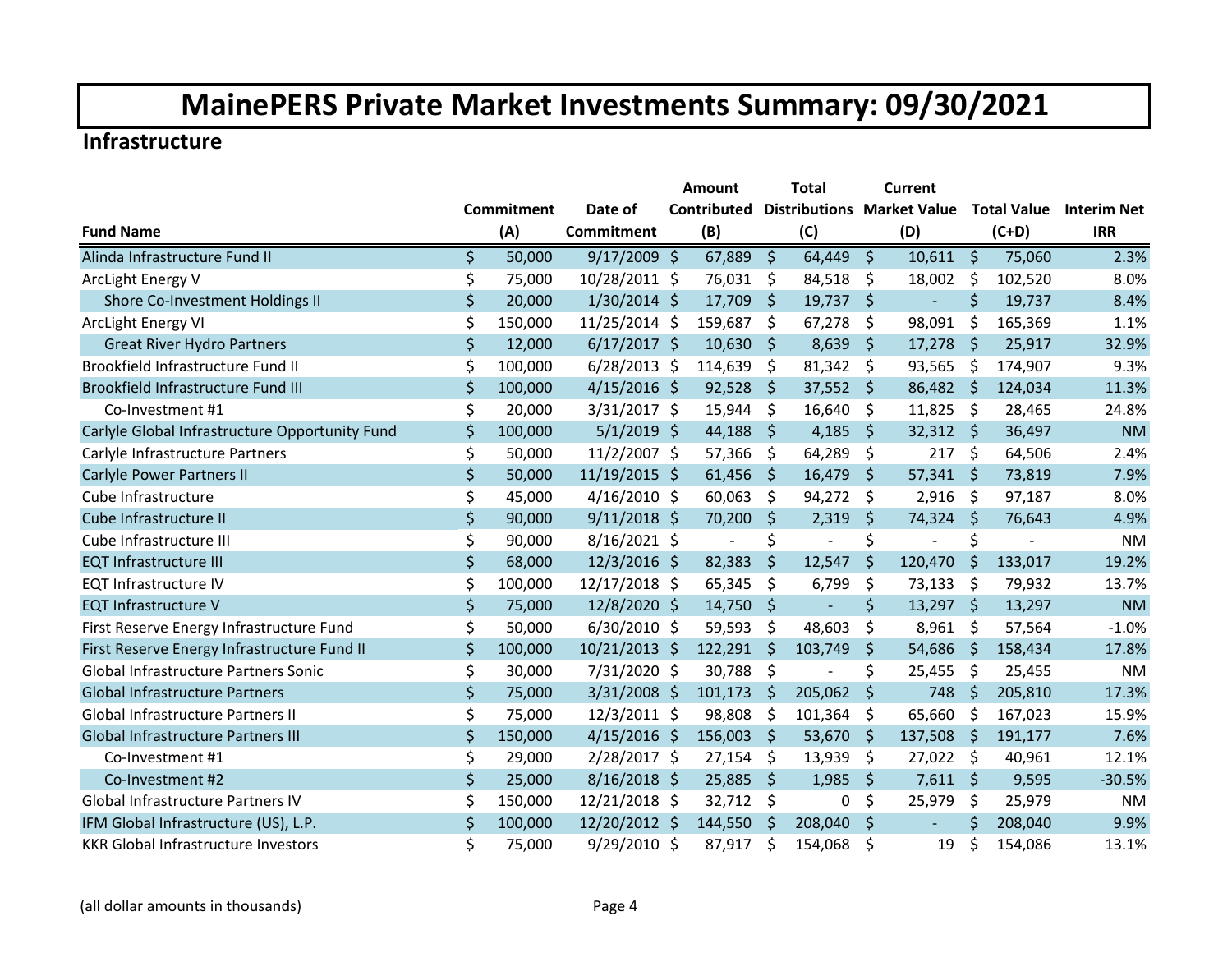#### **Infrastructure**

|                                                |    |            |                 | Amount      |              | Total                             |         | Current                      |              |                    |                    |
|------------------------------------------------|----|------------|-----------------|-------------|--------------|-----------------------------------|---------|------------------------------|--------------|--------------------|--------------------|
|                                                |    | Commitment | Date of         | Contributed |              | <b>Distributions Market Value</b> |         |                              |              | <b>Total Value</b> | <b>Interim Net</b> |
| <b>Fund Name</b>                               |    | (A)        | Commitment      | (B)         |              | (C)                               |         | (D)                          |              | $(C+D)$            | <b>IRR</b>         |
| <b>KKR Global Infrastructure Investors II</b>  | Ś. | 150,000    | 10/24/2014 \$   | 180,180     | Ŝ.           | 177,117                           | Ŝ.      | 124,235                      | \$           | 301,352            | 18.0%              |
| <b>KKR Atlanta Co-Invest</b>                   | \$ | 24,000     | $9/26/2014$ \$  | 21,428      | Ŝ.           | 28,551                            | S       | $\qquad \qquad \blacksquare$ | Ś            | 28,551             | 5.7%               |
| <b>KKR Taurus Co-Invest II</b>                 | \$ | 25,000     | $8/15/2017$ \$  | 25,000      | -S           | 3,111                             | Ŝ.      | 57,240                       | Ŝ.           | 60,352             | 26.5%              |
| KKR Byzantium Infrastructure Aggregator        |    | 15,000     | 10/17/2017 \$   | 15,000      | S            | 7,013                             | \$      | 10,700                       | Ŝ.           | 17,713             | 5.7%               |
| <b>KKR Global Infrastructure Investors III</b> |    | 100,000    | $3/29/2018$ \$  | 59,893      | <sub>S</sub> | 4,974                             | \$      | 59,935                       | \$           | 64,909             | 5.7%               |
| Meridiam Infrastructure (SCA)                  |    | 11,000     | $9/23/2015$ \$  | 21,938      | S.           | 8,571                             | \$      | 28,584                       | \$           | 37,155             | 10.5%              |
| Meridiam Infrastructure Europe II (SCA)        | \$ | 22,500     | $9/23/2015$ \$  | 27,380      | <sub>S</sub> | 12,908                            | S.      | 33,727                       | -S           | 46,635             | 12.4%              |
| Meridiam Infrastructure Europe III SLP         |    | 95,000     | $4/27/2016$ \$  | 59,809      | \$.          | 11,254                            | \$      | 43,716                       | \$           | 54,971             | $-4.8%$            |
| Meridiam Sustainable Infrastructure Europe IV  | \$ | 90,000     | $4/16/2021$ \$  | 1,015       | Ŝ.           | $\blacksquare$                    | \$      | 327                          | \$           | 327                | <b>NM</b>          |
| Meridiam Infrastructure N.A. II                |    | 75,000     | $9/28/2012$ \$  | 70,901      | Ŝ.           | 26,466                            | \$      | 138,228                      | Ŝ.           | 164,694            | 18.6%              |
| <b>MINA II CIP</b>                             | \$ | 175        | $6/30/2015$ \$  | 129         | -S           | 21                                | \$      | 15,300                       | <sub>S</sub> | 15,321             | 155.3%             |
| Meridiam Infrastructure N.A. II                | \$ | 20,000     | $6/30/2015$ \$  | 14,248      | Ŝ.           | 3,111                             | \$      | 35,321                       | - \$         | 38,432             | 28.1%              |
| Meridiam Infrastructure N.A. III               | \$ | 50,000     | $7/12/2017$ \$  | 7,458       | \$           | $\mathbf{1}$                      | $\zeta$ | 11,086                       | Ŝ.           | 11,087             | <b>NM</b>          |
| Stonepeak Infrastructure Partners II           |    | 140,000    | 11/12/2015 \$   | 179,363     | Ŝ.           | 125,992                           | Ŝ.      | 126,051                      | S            | 252,043            | 13.9%              |
| <b>Stonepeak Claremont Co-Invest</b>           | \$ | 25,000     | $5/30/2017$ \$  | 25,000      | -S           | 925                               | \$      | 50,123                       | Ŝ.           | 51,048             | 19.8%              |
| Stonepeak Spear (Co-Invest) Holdings           | Ś. | 25,000     | $1/8/2018$ \$   | 19,648      | \$.          | $\overline{\phantom{0}}$          | \$      | 32,419                       | Ŝ.           | 32,419             | 15.2%              |
| Stonepeak Infrastructure Partners III          | Ś. | 150,000    | $10/13/2017$ \$ | 136,712     | \$           | 20,649                            | \$      | 176,640                      | Ŝ.           | 197,289            | 23.6%              |
| Stonepeak Infrastructure Partners IV           | \$ | 125,000    | 5/8/2020 \$     | 10,071      | \$.          | 1                                 | \$      | 10,585                       | Ŝ.           | 10,585             | ΝM                 |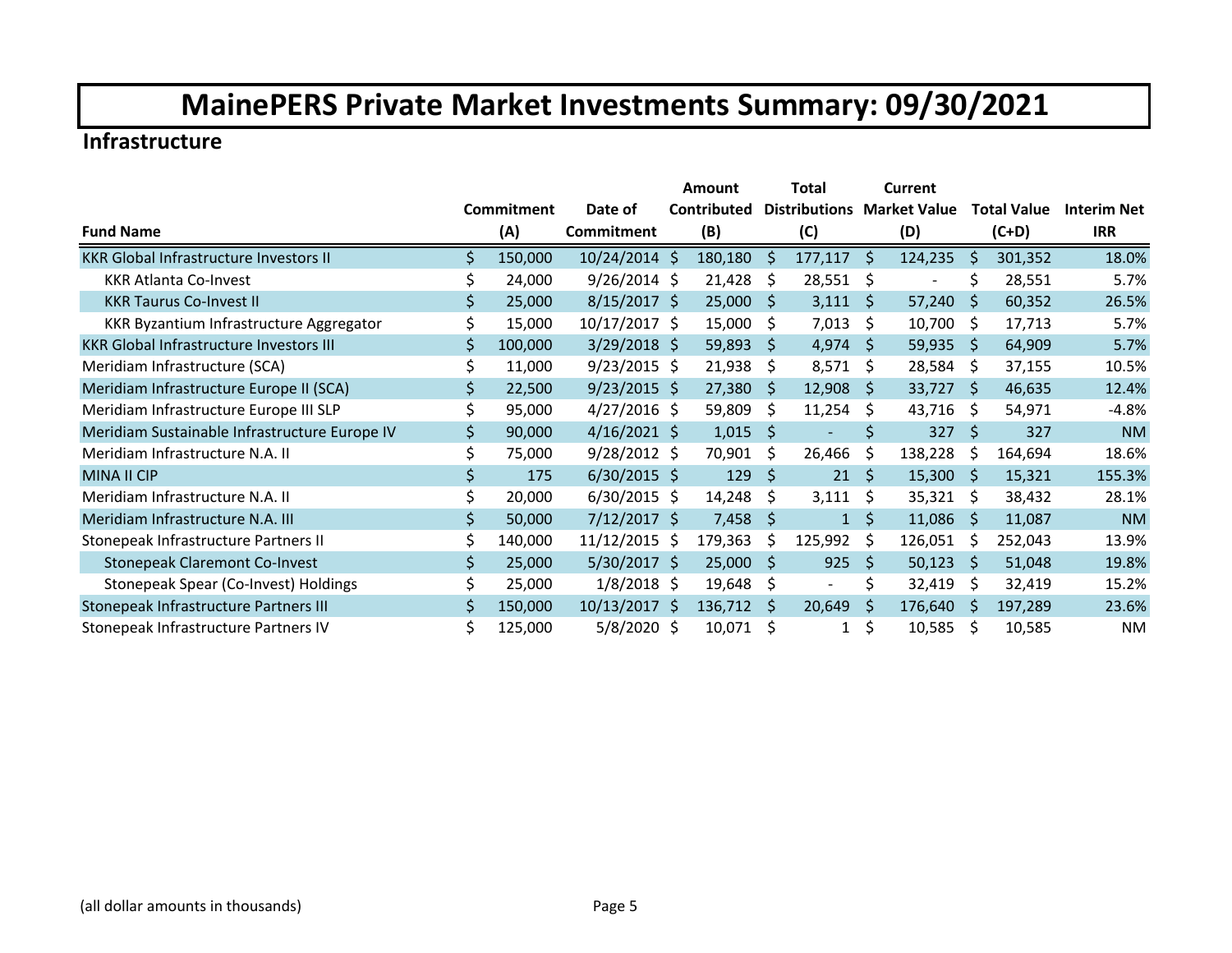#### **Natural Resources**

|                                           |               |                | Current |         |    |                                  |     |               |    |                    |                    |  |  |
|-------------------------------------------|---------------|----------------|---------|---------|----|----------------------------------|-----|---------------|----|--------------------|--------------------|--|--|
|                                           |               |                |         | Amount  |    | <b>Total</b>                     |     | <b>Market</b> |    |                    |                    |  |  |
|                                           | Commitment    | Date of        |         |         |    | <b>Contributed Distributions</b> |     | Value         |    | <b>Total Value</b> | <b>Interim Net</b> |  |  |
| <b>Fund Name</b>                          | (A)           | Commitment     |         | (B)     |    | (C)                              |     | (D)           |    | $(C+D)$            | <b>IRR</b>         |  |  |
| <b>ACM Permanent Crops</b>                | \$<br>35,000  | 10/24/2014 \$  |         | 38,985  | Ŝ. | 9,147                            | Ŝ.  | 48,176        | S. | 57,322             | 7.8%               |  |  |
| <b>ACM Permanent Crops II</b>             | \$<br>35,000  | $5/12/2016$ \$ |         | 39,642  | \$ | 8,885                            | Ś   | 23,694        | \$ | 32,579             | $-8.1%$            |  |  |
| <b>AMERRA Agri Fund III</b>               | \$<br>50,000  | $2/11/2016$ \$ |         | 94,856  | S  | 58,676                           | S   | 39,434        | S. | 98,110             | 1.6%               |  |  |
| Denham Mining Fund                        | \$<br>35,000  | $6/29/2018$ \$ |         | 23,288  | \$ |                                  | Ś   | 32,232        | S  | 32,232             | 18.7%              |  |  |
| Homestead Capital Farmland II             | \$<br>50,000  | $8/8/2016$ \$  |         | 52,356  | Ŝ  | 7,762                            | \$  | 47,076        | S  | 54,838             | 1.9%               |  |  |
| Homestead Capital Farmland III            | \$<br>30,000  | 10/26/2018 \$  |         | 11,455  | Ś  | 1,757                            | Ś   | 9,525         | Ŝ  | 11,282             | ΝM                 |  |  |
| <b>Orion Mine Finance Fund II</b>         | \$<br>50,000  | $5/25/2016$ \$ |         | 99,849  | Ŝ  | 65,280                           | S   | 55,305        | S  | 120,585            | 11.2%              |  |  |
| Orion Mine Finance Co-Fund II             | \$<br>20,000  | $8/13/2018$ \$ |         | 20,085  | \$ |                                  | \$  | 38,896        | S  | 38,896             | 25.2%              |  |  |
| Silver Creek Aggregate Reserves Fund      | \$<br>100,000 | $11/6/2018$ \$ |         | 12,843  | Ŝ  | 1,262                            | Ś   | 13,688        | Ŝ  | 14,950             | <b>NM</b>          |  |  |
| <b>Taurus Mining Fund</b>                 | \$<br>50,000  | $3/27/2015$ \$ |         | 41,459  | \$ | 36,780                           | S   | 10,929        | S  | 47,709             | 6.1%               |  |  |
| <b>Taurus Mining Fund Annex</b>           | \$<br>23,000  | $12/1/2016$ \$ |         | 17,302  | S  | 18,054                           | S   | 4,717         | S  | 22,771             | 17.6%              |  |  |
| Taurus Mining Fund No. 2                  | \$<br>75,000  | $4/18/2019$ \$ |         | 45,827  | \$ | 40,862                           | S   | 12,458        | S  | 53,320             | 21.9%              |  |  |
| <b>Teays River Integrated Agriculture</b> | \$<br>200,000 | $7/1/2015$ \$  |         | 199,005 | Ŝ  | 28,770                           |     | \$328,134     | S  | 356,904            | 10.4%              |  |  |
| <b>Twin Creeks Timber</b>                 | \$<br>125,000 | 1/7/2016       | \$.     | 168,011 | Ś  | 80,450                           | \$. | 86,987        | S  | 167,438            | $-0.1%$            |  |  |
| U.S. Farming Realty Trust III             | \$<br>100,000 | $7/7/2015$ \$  |         | 107,949 | S  | 11,057                           | Ŝ.  | 80,266        | S  | 91,323             | $-4.8%$            |  |  |
| <b>Canally Coinvest Holdings</b>          | \$<br>12,500  | 12/9/2019 \$   |         | 7,153   | \$ |                                  | \$  | 6,372         | Ś  | 6,372              | <b>NM</b>          |  |  |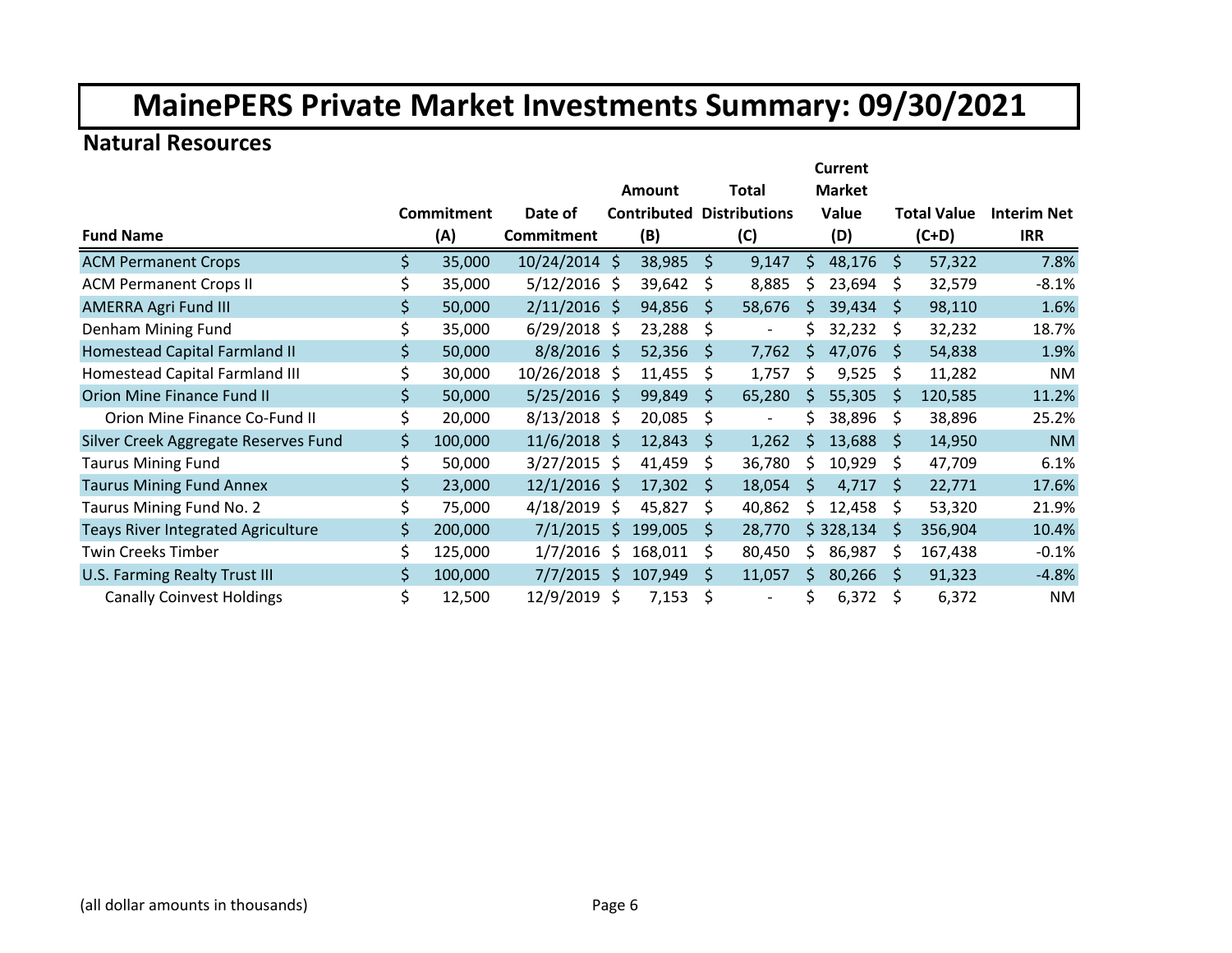|                                            |                   |                   | Amount             |                     | <b>Total</b>                      |         | <b>Current</b> |                    |         |                                |
|--------------------------------------------|-------------------|-------------------|--------------------|---------------------|-----------------------------------|---------|----------------|--------------------|---------|--------------------------------|
|                                            | <b>Commitment</b> | Date of           | <b>Contributed</b> |                     | <b>Distributions Market Value</b> |         |                |                    |         | <b>Total Value</b> Interim Net |
| <b>Fund Name</b>                           | (A)               | <b>Commitment</b> | (B)                |                     | (C)                               |         | (D)            |                    | $(C+D)$ | <b>IRR</b>                     |
| <b>ABRY Advanced Securities Fund II</b>    | \$<br>20,000      | $5/4/2011$ \$     | $20,517$ \$        |                     | 29,476 \$                         |         | $982 \quad $5$ |                    | 30,458  | 13.3%                          |
| <b>ABRY Advanced Securities Fund III</b>   | \$<br>30,000      | 4/30/2014 \$      | 42,955             | $\zeta$             | 12,955                            | \$      | 29,498         | \$                 | 42,453  | $-0.5%$                        |
| <b>ABRY Heritage Partners</b>              | \$<br>10,000      | $5/31/2016$ \$    | 9,144              | $\ddot{\mathsf{S}}$ | 7,399                             | \$      | 7,916          | -\$                | 15,316  | 22.8%                          |
| <b>ABRY Partners VII</b>                   | \$<br>10,000      | 4/29/2011 \$      | 12,891             | \$                  | 16,845                            | \$      | 3,940          | \$                 | 20,785  | 13.6%                          |
| <b>ABRY Partners VIII</b>                  | \$<br>20,000      | $8/8/2014$ \$     | 23,520             | -\$                 | 27,397                            | \$      | 9,096          | $\ddot{\varsigma}$ | 36,494  | 10.9%                          |
| <b>ABRY Senior Equity IV</b>               | \$<br>10,000      | 12/7/2012 \$      | 10,805             | \$                  | 15,679                            | \$      | 2,876          | \$                 | 18,555  | 15.0%                          |
| <b>ABRY Senior Equity V</b>                | \$<br>12,050      | $1/19/2017$ \$    | $11,773$ \$        |                     | 2,893                             | \$.     | 11,923         | - \$               | 14,816  | 17.1%                          |
| <b>Advent International GPE VII</b>        | \$<br>30,000      | $6/29/2012$ \$    | 33,036             | \$                  | 43,560                            | \$      | 22,991 \$      |                    | 66,552  | 16.1%                          |
| <b>Advent International GPE VIII</b>       | \$<br>50,000      | $2/5/2016$ \$     | 52,290             | $\zeta$             | 38,625                            | \$      | 88,960         | $\zeta$            | 127,585 | 28.5%                          |
| Advent International GPE IX                | \$<br>50,000      | $5/9/2019$ \$     | 24,630             | -\$                 | 3,998                             | \$      | 36,914         | \$                 | 40,912  | ΝM                             |
| <b>GPE IX TKE Co-Investment</b>            | \$<br>24,000      | 3/30/2020 \$      | 21,243             | $\zeta$             | $\mathcal{L}^{\pm}$               | \$      | 28,279         | -\$                | 28,279  | <b>NM</b>                      |
| Advent Latin America PE Fund VI            | \$<br>20,000      | 10/17/2014 \$     | 18,750             | \$                  | 8,350                             | \$      | 20,640         | \$                 | 28,990  | 17.8%                          |
| Affinity Asia Pacific Fund IV              | \$<br>60,000      | $2/28/2013$ \$    | 64,060             | $\zeta$             | 62,177                            | $\zeta$ | $36,620$ \$    |                    | 98,797  | 14.7%                          |
| Affinity Asia Pacific Fund V               | \$<br>40,000      | 12/11/2017 \$     | 10,856             | \$                  | 1,884                             | \$      | 10,781         | -\$                | 12,665  | <b>NM</b>                      |
| Bain Capital Venture Coinvestment Fund III | \$<br>15,000      | $4/1/2021$ \$     | 4,200              | \$                  | $\blacksquare$                    | \$      | 4,191 \$       |                    | 4,191   | <b>NM</b>                      |
| <b>Bain Capital Ventures 2021</b>          | \$<br>25,000      | 10/28/2020 \$     | 6,500              | \$                  | $\blacksquare$                    | \$      | 5,152          | \$                 | 5,152   | <b>NM</b>                      |
| <b>Berkshire Fund VIII</b>                 | \$<br>15,000      | 7/20/2011 \$      | 16,706             | -\$                 | 18,605                            | \$      | 15,503         | $\zeta$            | 34,108  | 15.8%                          |
| Berkshire Fund IX                          | \$<br>50,000      | $3/18/2016$ \$    | 48,327 \$          |                     | 10,413                            | \$      | 55,023         | \$                 | 65,436  | 15.2%                          |
| <b>Blackstone Capital Partners VI</b>      | \$<br>30,000      | $6/30/2010$ \$    | 36,787 \$          |                     | 43,639                            | \$      | $19,417$ \$    |                    | 63,056  | 12.8%                          |
| <b>Blackstone Capital Partners VII</b>     | \$<br>54,000      | $3/27/2015$ \$    | 58,110             | \$                  | 22,869                            | \$      | 73,704         | -\$                | 96,573  | 20.7%                          |
| Carlyle Asia Partners III                  | \$<br>15,000      | 12/31/2009 \$     | 19,799             | \$                  | 26,953                            | \$      | 1,967          | $\ddot{\varsigma}$ | 28,919  | 11.9%                          |
| Carlyle Asia Partners IV                   | \$<br>60,000      | $6/3/2014$ \$     | 75,997             | \$                  | 72,905                            | \$      | 51,197         | \$                 | 124,102 | 14.0%                          |
| Carlyle Asia Partners V                    | \$<br>45,000      | 10/30/2017 \$     | $19,492$ \$        |                     | 6,368                             | \$      | $19,922$ \$    |                    | 26,291  | <b>NM</b>                      |
| Centerbridge Capital Partners III          | \$<br>30,000      | 10/24/2014 \$     | 42,714             | -\$                 | 31,909                            | \$      | 34,970         | -\$                | 66,878  | 20.5%                          |
| <b>CB Blizzard Co-Invest</b>               | \$<br>10,000      | $9/11/2019$ \$    | $15,012$ \$        |                     | 10,015                            | $\zeta$ | 20,410         | -\$                | 30,425  | 100.9%                         |
| Charterhouse Capital Partners VIII         | \$<br>13,500      | $1/6/2011$ \$     | 11,188             | $\zeta$             | 14,160                            | \$      | $\blacksquare$ | \$                 | 14,160  | 7.9%                           |
| Charterhouse Capital Partners IX           | \$<br>4,500       | $1/6/2011$ \$     | 5,203              | $\zeta$             | 6,051                             | \$      | 1,113          | -\$                | 7,164   | 12.4%                          |
| Charterhouse Capital Partners X            | \$<br>67,000      | $5/13/2015$ \$    | 46,700             | \$                  | 14,634                            | \$      | 64,431         | \$                 | 79,065  | 22.9%                          |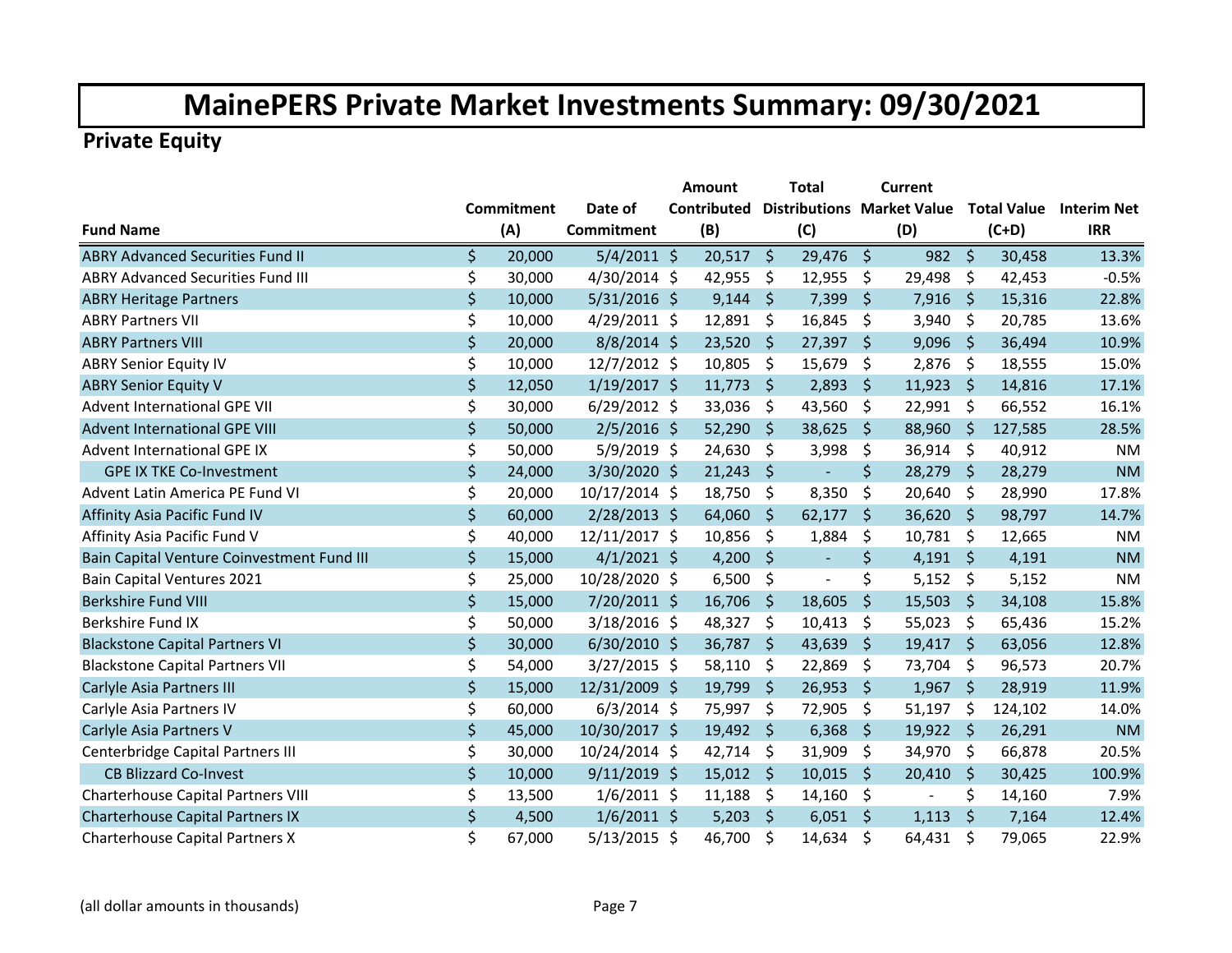|                                                   |                   |                   | <b>Amount</b>            |                     | Total                             |         | Current                  |      |         |                         |
|---------------------------------------------------|-------------------|-------------------|--------------------------|---------------------|-----------------------------------|---------|--------------------------|------|---------|-------------------------|
|                                                   | <b>Commitment</b> | Date of           | Contributed              |                     | <b>Distributions Market Value</b> |         |                          |      |         | Total Value Interim Net |
| <b>Fund Name</b>                                  | (A)               | <b>Commitment</b> | (B)                      |                     | (C)                               |         | (D)                      |      | $(C+D)$ | <b>IRR</b>              |
| <b>Charterhouse Acrostone</b>                     | \$<br>12,000      | $8/24/2018$ \$    | $13,254$ \$              |                     | $\blacksquare$                    | \$      | 22,036                   | -\$  | 22,036  | 21.6%                   |
| Charterhouse Capital Partners XI                  | \$<br>45,000      | $4/23/2021$ \$    | $\overline{\phantom{a}}$ | \$                  | $\blacksquare$                    | \$      | $\overline{\phantom{a}}$ | \$   |         | <b>NM</b>               |
| <b>CVC Capital Partners VI</b>                    | \$<br>67,000      | $7/12/2013$ \$    | 83,334                   | \$                  | 65,178                            | \$      | 95,243                   | \$   | 160,421 | 19.0%                   |
| <b>CVC Capital Partners VII</b>                   | \$<br>48,000      | $5/9/2017$ \$     | 49,339                   | \$                  | 21,627                            | \$      | 49,157                   | \$   | 70,783  | 34.2%                   |
| <b>CVC Capital Partners VIII</b>                  | \$<br>44,000      | $6/11/2020$ \$    | 62                       | \$                  | 62                                | \$      | $(89)$ \$                |      | (26)    | <b>NM</b>               |
| <b>EnCap Energy Capital VIII</b>                  | \$<br>30,000      | $1/31/2011$ \$    | 34,181                   | \$                  | 20,148                            | \$      | 9,094                    | \$   | 29,243  | $-4.3%$                 |
| EnCap Energy Capital Fund VIII Co-Investors, L.P. | \$<br>16,238      | 12/8/2011 \$      | $16,492$ \$              |                     | 4,256                             | \$      | $5,376$ \$               |      | 9,632   | $-9.4%$                 |
| EnCap Energy Capital Fund IX                      | \$<br>30,000      | 12/19/2012 \$     | 34,413                   | \$                  | 28,914                            | \$      | 15,482 \$                |      | 44,396  | 7.4%                    |
| <b>EnCap Energy Capital Fund X</b>                | \$<br>40,000      | $3/5/2015$ \$     | 40,300                   | \$                  | 15,138                            | \$      | 34,901                   | -\$  | 50,039  | 6.9%                    |
| <b>EnCap Energy Capital Fund XI</b>               | \$<br>40,000      | $5/31/2017$ \$    | 19,491                   | \$                  | 923                               | \$      | 14,831                   | -\$  | 15,754  | <b>NM</b>               |
| EnCap Flatrock Midstream Fund III                 | \$<br>20,000      | $4/9/2014$ \$     | 24,871                   | \$.                 | 12,087                            | \$      | 16,968                   | -\$  | 29,055  | 7.2%                    |
| EnCap Flatrock Midstream Fund IV                  | \$<br>22,000      | 11/17/2017 \$     | 11,008                   | \$                  | 2,411                             | \$      | 9,948                    | \$   | 12,359  | 6.1%                    |
| General Catalyst X - Early Venture                | \$<br>19,565      | $3/26/2020$ \$    | 16,337                   | $\ddot{\mathsf{S}}$ | $\blacksquare$                    | \$      | $26,356$ \$              |      | 26,356  | <b>NM</b>               |
| General Catalyst X - Endurance                    | \$<br>22,826      | $3/26/2020$ \$    | 22,859                   | \$                  | $\mathbb{L}$                      | \$      | 27,472 \$                |      | 27,472  | <b>NM</b>               |
| General Catalyst X - Growth Venture               | \$<br>32,609      | 3/26/2020 \$      | 30,163                   | \$                  | $\Box$                            | $\zeta$ | 48,844 \$                |      | 48,844  | <b>NM</b>               |
| <b>GTCR Fund X</b>                                | \$<br>30,000      | $1/28/2011$ \$    | 31,500                   | \$                  | 60,806                            | \$      | 2,848                    | \$   | 63,654  | 21.3%                   |
| <b>GTCR Fund XI</b>                               | \$<br>35,000      | $11/15/2013$ \$   | 34,036                   | \$                  | 66,248                            | \$      | 80,899                   | \$   | 147,146 | 44.2%                   |
| <b>GTCR Fund XII</b>                              | \$<br>50,000      | 9/29/2017 \$      | 42,104                   | \$                  | 10,763                            | \$      | 48,897                   | \$   | 59,659  | 36.4%                   |
| Co-Investment #1                                  | \$<br>5,238       | $4/26/2019$ \$    | 4,556                    | $\ddot{\varsigma}$  | $\blacksquare$                    | \$      | $7,822$ \$               |      | 7,822   | 28.7%                   |
| Co-Investment #2                                  | \$<br>5,997       | $11/1/2019$ \$    | 5,806                    | \$                  | $\blacksquare$                    | \$      | $8,861$ \$               |      | 8,861   | <b>NM</b>               |
| <b>GTCR XIII</b>                                  | \$<br>50,000      | $10/27/2020$ \$   | 3,530                    | \$                  | $\Box$                            | $\zeta$ | 1,043                    | \$   | 1,043   | <b>NM</b>               |
| H.I.G. Bayside Loan Fund II                       | \$<br>25,000      | $5/28/2010$ \$    | 24,192                   | -\$                 | 29,196                            | \$      | 2,047                    | \$   | 31,243  | 6.4%                    |
| H.I.G. Bayside Loan Ops Fund III (Europe)         | \$<br>30,000      | $7/27/2012$ \$    | 26,310                   | \$                  | 29,995                            | \$      | 6,383                    | \$   | 36,378  | 8.2%                    |
| H.I.G. Brazil & Latin America Partners            | \$<br>60,000      | $7/1/2015$ \$     | 48,534                   | -\$                 | 9,202                             | \$      | 79,577                   | \$   | 88,779  | 27.2%                   |
| H.I.G. Capital Partners V                         | \$<br>15,000      | 2/28/2013 \$      | 16,719                   | \$                  | 12,196                            | \$      | 20,003                   | \$   | 32,200  | 23.9%                   |
| H.I.G. Europe Capital Partners II                 | \$<br>22,500      | $7/1/2013$ \$     | 23,186                   | -\$                 | 11,218                            | \$      | 23,396                   | -\$  | 34,614  | 15.6%                   |
| H.I.G. Growth Buyouts & Equity Fund II            | \$<br>17,500      | $6/30/2011$ \$    | 19,855                   | - \$                | 12,986                            | \$      | 32,777                   | - \$ | 45,763  | 21.8%                   |
| H.I.G. Growth Buyouts & Equity Fund III           | \$<br>35,000      | $9/13/2018$ \$    | 5,852                    | -\$                 | L.                                | \$      | 2,904                    | \$   | 2,904   | <b>NM</b>               |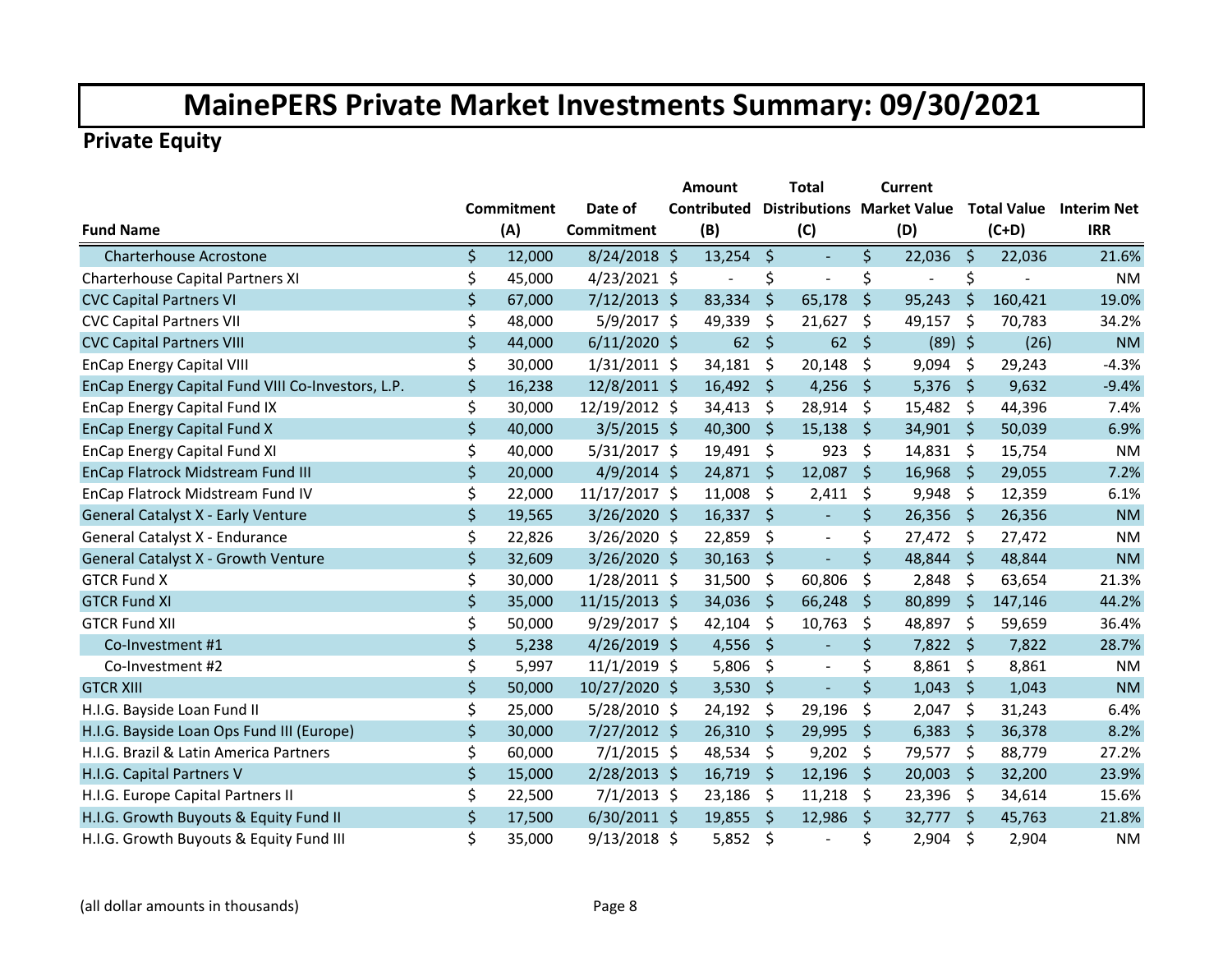|                                             |                   |                   | Amount                                        |              | <b>Total</b>             |                     | <b>Current</b> |         |         |                                |
|---------------------------------------------|-------------------|-------------------|-----------------------------------------------|--------------|--------------------------|---------------------|----------------|---------|---------|--------------------------------|
|                                             | <b>Commitment</b> | Date of           | <b>Contributed Distributions Market Value</b> |              |                          |                     |                |         |         | <b>Total Value</b> Interim Net |
| <b>Fund Name</b>                            | (A)               | <b>Commitment</b> | (B)                                           |              | (C)                      |                     | (D)            |         | $(C+D)$ | <b>IRR</b>                     |
| H.I.G Middle Market LBO Fund II             | \$<br>40,000      | $2/7/2014$ \$     | 41,076 \$                                     |              | 35,300                   | \$                  | $34,162$ \$    |         | 69,462  | 26.2%                          |
| Co-Investment #1                            | \$<br>9,000       | 10/12/2017 \$     | 9,000                                         | \$           | $\blacksquare$           | \$                  | 3,808          | $\zeta$ | 3,808   | $-20.7%$                       |
| Co-Investment #2                            | \$<br>686         | $6/19/2020$ \$    | 686                                           | $\mathsf{S}$ | $\blacksquare$           | \$                  |                | \$      |         | <b>NM</b>                      |
| Co-Investment #3                            | \$<br>1,000       | $6/1/2021$ \$     | 1,079                                         | \$           | $\blacksquare$           | \$                  | 1,111          | \$      | 1,111   | <b>NM</b>                      |
| H.I.G. Middle Market LBO Fund III           | \$<br>40,000      | 7/23/2019 \$      | 5,440                                         | \$           | $\equiv$                 | $\ddot{\mathsf{S}}$ | 2,990          | \$      | 2,990   | <b>NM</b>                      |
| Hellman & Friedman Capital Partners VII     | \$<br>30,000      | $6/19/2009$ \$    | 41,858                                        | \$           | 93,025                   | \$                  | 15,776         | \$      | 108,801 | 25.1%                          |
| Hellman & Friedman Capital Partners VIII    | \$<br>45,000      | $9/24/2014$ \$    | 46,870 \$                                     |              | 14,806                   | \$                  | 77,286         | - \$    | 92,093  | 25.4%                          |
| Hellman & Friedman Capital Partners IX      | \$<br>45,000      | $9/28/2018$ \$    | 38,262 \$                                     |              | 93                       | \$                  | 39,798         | -\$     | 39,891  | 34.6%                          |
| Hellman & Friedman Capital Partners X       | \$<br>45,000      | $5/10/2021$ \$    | $\pmb{0}$                                     | $\zeta$      | $\Box$                   | $\zeta$             | $(40)$ \$      |         | (40)    | <b>NM</b>                      |
| Inflexion Buyout Fund IV                    | \$<br>27,000      | 9/30/2014 \$      | 33,433                                        | \$           | 22,549                   | \$                  | 32,702         | \$      | 55,251  | 17.4%                          |
| Inflexion Partnership Capital Fund I        | \$<br>17,000      | $9/30/2014$ \$    | 21,182                                        | \$           | 20,937                   | \$                  | 15,656         | \$      | 36,593  | 21.7%                          |
| Inflexion Supplemental Fund IV              | \$<br>10,000      | $5/31/2016$ \$    | $13,091$ \$                                   |              | 9,435                    | \$                  | 15,548         | -\$     | 24,984  | 27.4%                          |
| Kelso Investment Associates VIII            | \$<br>3,000       | $1/6/2011$ \$     | $3,022$ \$                                    |              | 3,937                    | \$                  | 531 \$         |         | 4,468   | 7.9%                           |
| Kelso Investment Associates IX              | \$<br>60,000      | $11/5/2014$ \$    | 69,489                                        | -\$          | 75,148                   | \$                  | 36,919         | \$      | 112,067 | 20.6%                          |
| KIA IX (Hammer) Investor                    | \$<br>25,000      | $8/12/2016$ \$    | 25,426                                        | \$           | 69,298                   | \$                  | $161 \quad $5$ |         | 69,459  | 21.4%                          |
| Kelso Investment Associates X               | \$<br>45,000      | $3/16/2018$ \$    | 32,953                                        | \$           | 2,411                    | \$                  | 39,851         | \$      | 42,261  | 40.4%                          |
| <b>KKR North American Fund XI</b>           | \$<br>60,000      | $2/7/2012$ \$     | 90,292                                        | Ŝ.           | 116,264                  | Ŝ.                  | 51,384         | Ŝ.      | 167,648 | 19.0%                          |
| <b>KKR North America Fund XI (Platinum)</b> | \$<br>8,003       | $2/26/2016$ \$    | 8,040                                         | \$           | 2,313                    | \$                  | 6,503          | \$      | 8,816   | 2.5%                           |
| <b>KKR Element Co-Invest</b>                | \$<br>10,000      | $8/29/2016$ \$    | 10,050                                        | \$           | 24,030                   | \$                  | $\mathbf{1}$   | \$      | 24,030  | 23.5%                          |
| <b>KKR Americas XII</b>                     | \$<br>60,000      | $3/3/2016$ \$     | 48,601                                        | -\$          | 15,826                   | \$                  | 91,468         | \$      | 107,295 | 41.9%                          |
| <b>KKR Sigma Aggregator</b>                 | \$<br>15,000      | $6/22/2018$ \$    | 15,000                                        | $\zeta$      | $\equiv$                 | $\zeta$             | 28,409         | $\zeta$ | 28,409  | 23.6%                          |
| <b>KKR Enterprise Co-Invest</b>             | \$<br>16,721      | 10/11/2018 \$     | 15,000                                        | \$           | $\overline{\phantom{a}}$ | \$                  | 2,550          | -\$     | 2,550   | $-47.7%$                       |
| <b>KKR Enterprise Co-Invest AIV A</b>       | \$<br>8,936       | $11/8/2019$ \$    | 8,936                                         | \$           | 7,243                    | \$                  | 6,107          | \$      | 13,350  | <b>NM</b>                      |
| <b>KKR North America XIII</b>               | \$<br>40,000      | $6/25/2021$ \$    | 0                                             | \$           | $\overline{\phantom{0}}$ | \$                  | $(45)$ \$      |         | (45)    | <b>NM</b>                      |
| <b>KKR Special Situations Fund</b>          | \$<br>60,000      | 12/19/2012 \$     | 118,946                                       | \$           | 94,345                   | \$                  | 20,085         | \$      | 114,431 | $-1.9%$                        |
| <b>KKR Special Situations Fund II</b>       | \$<br>60,000      | 12/19/2014 \$     | 97,473                                        | \$           | 60,376                   | \$                  | 48,379         | \$      | 108,755 | 5.1%                           |
| <b>Oaktree Opportunities VIII</b>           | \$<br>30,000      | 12/9/2009 \$      | 30,000                                        | -\$          | 43,800                   | \$                  | $602 \div$     |         | 44,402  | 9.1%                           |
| <b>ONCAP IV</b>                             | \$<br>15,000      | 11/8/2016 \$      | 11,555                                        | \$           | 2,725                    | \$                  | 10,904         | \$      | 13,629  | 10.1%                          |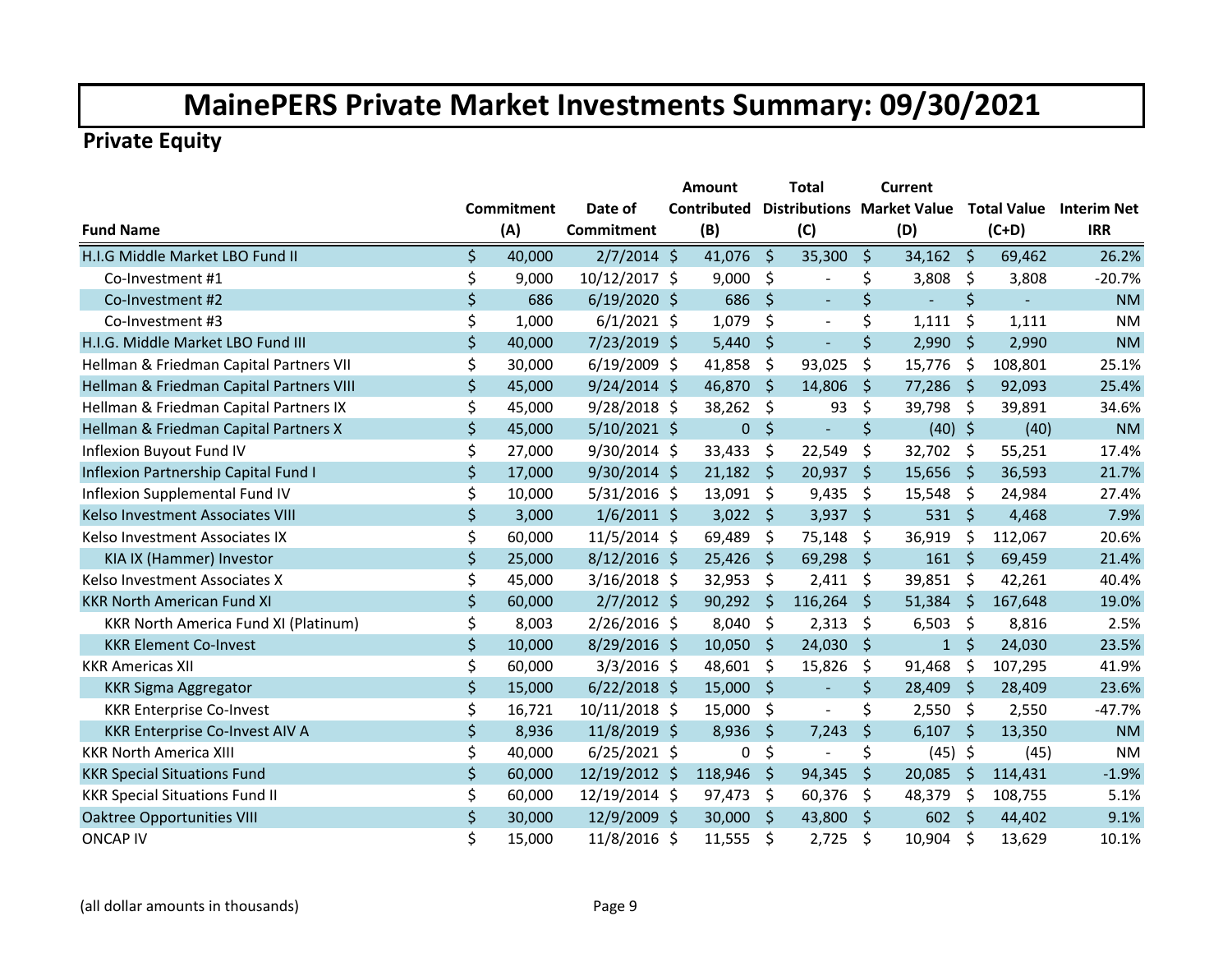|                                        |                   |                   | Amount         |         | <b>Total</b>                      |         | <b>Current</b> |                     |          |                                |
|----------------------------------------|-------------------|-------------------|----------------|---------|-----------------------------------|---------|----------------|---------------------|----------|--------------------------------|
|                                        | <b>Commitment</b> | Date of           | Contributed    |         | <b>Distributions Market Value</b> |         |                |                     |          | <b>Total Value</b> Interim Net |
| <b>Fund Name</b>                       | (A)               | <b>Commitment</b> | (B)            |         | (C)                               |         | (D)            |                     | $(C+D)$  | <b>IRR</b>                     |
| <b>Onex Partners III</b>               | \$<br>10,000      | $1/6/2011$ \$     | $11,177$ \$    |         | $16,779$ \$                       |         | $2,356$ \$     |                     | 19,135   | 13.2%                          |
| <b>Onex Partners IV</b>                | \$<br>60,000      | 11/22/2013 \$     | $62,871$ \$    |         | 43,444                            | \$      | 43,218         | \$                  | 86,662   | 8.3%                           |
| Co-Investment #1                       | \$<br>10,000      | $2/27/2017$ \$    | $10,471$ \$    |         | 1,181                             | $\zeta$ | $10,364$ \$    |                     | 11,545   | 2.6%                           |
| Onex Partners V                        | \$<br>45,000      | $7/11/2017$ \$    | 21,704         | $\zeta$ | 1,881                             | \$      | 21,617         | $\ddot{\mathsf{S}}$ | 23,498   | <b>NM</b>                      |
| Paine & Partners Capital Fund IV       | \$<br>60,000      | 12/18/2014 \$     | 52,618         | \$      | 29,070                            | \$      | 41,709         | \$                  | 70,779   | 9.3%                           |
| Wawona Co-Investment Fund I            | \$<br>15,000      | 3/31/2017 \$      | 15,000         | -\$     | $\blacksquare$                    | \$      | 10,894         | \$                  | 10,894   | $-7.3%$                        |
| Lyons Magnus Co-Investment Fund I      | \$<br>15,000      | 11/8/2017 \$      | 15,000         | - \$    | $\blacksquare$                    | \$      | $30,595$ \$    |                     | 30,595   | 21.6%                          |
| <b>PSP Maverick Co-Invest</b>          | \$<br>7,238       | $9/12/2019$ \$    | 7,238          | \$      | $\blacksquare$                    | \$      | 10,369         | \$                  | 10,369   | 22.1%                          |
| PSP AH&N Co-Investment Fund            | \$<br>16,678      | 11/27/2019 \$     | 16,537         | \$      | $\blacksquare$                    | \$      | 24,286         | -\$                 | 24,286   | <b>NM</b>                      |
| Paine Schwartz Food Chain Fund V       | \$<br>45,000      | $8/3/2018$ \$     | 31,177         | \$      | 8,595                             | \$      | 14,117         | -\$                 | 22,712   | 8.2%                           |
| <b>SNFL Co-Investment Fund</b>         | \$<br>10,000      | $10/11/2019$ \$   | 5,018          | \$      | $\blacksquare$                    | \$      | $6,572$ \$     |                     | 6,572    | <b>NM</b>                      |
| <b>Rhone Partners V</b>                | \$<br>56,000      | $3/12/2015$ \$    | 66,456         | -\$     | 28,635                            | \$      | 77,287         | -\$                 | 105,922  | 22.4%                          |
| Riverside Capital Appreciation Fund VI | \$<br>60,000      | $7/3/2013$ \$     | $60,175$ \$    |         | 68,448                            | $\zeta$ | 33,468         | $\ddot{\mathsf{S}}$ | 101,915  | 11.8%                          |
| RCAF VI CIV XXXII                      | \$<br>12,399      | 10/21/2015 \$     | 12,687         | \$      | 34,905                            | \$      | $33,131$ \$    |                     | 68,037   | 19.3%                          |
| Riverside Micro-Cap Fund III           | \$<br>35,000      | $6/30/2014$ \$    | 49,448         | $\zeta$ | 123,214                           | $\zeta$ | $165,854$ \$   |                     | 289,068  | 39.0%                          |
| Riverside Micro-Cap Fund IV            | \$<br>60,000      | 10/23/2015 \$     | 55,659         | $\zeta$ | $\blacksquare$                    | \$      | 103,331        | \$                  | 103,331  | 18.8%                          |
| Riverside Micro-Cap Fund IV-B          | \$<br>20,000      | 8/9/2019 \$       | 24,292 \$      |         | 5,583                             | \$      | 25,150         | \$                  | 30,733   | 43.5%                          |
| Riverside Micro-Cap Fund V             | \$<br>20,000      | $8/21/2018$ \$    | 19,777         | \$      | $\blacksquare$                    | \$      | 25,237         | \$                  | 25,237   | 22.1%                          |
| Riverside Micro-Cap Fund VI            | \$<br>45,000      | $8/26/2021$ \$    | $\blacksquare$ | \$      | $\equiv$                          | \$      | $\blacksquare$ | \$                  | $\omega$ | <b>NM</b>                      |
| <b>Shoreview Capital Partners III</b>  | \$<br>24,000      | $7/24/2013$ \$    | 25,079         | \$      | 13,309                            | \$      | 24,048         | \$                  | 37,358   | 13.1%                          |
| <b>Shoreview Capital Partners IV</b>   | \$<br>30,000      | $6/3/2019$ \$     | 5,309          | \$      | 71                                | $\zeta$ | 4,084          | $\zeta$             | 4,155    | <b>NM</b>                      |
| Sovereign Capital IV                   | \$<br>46,500      | $7/7/2014$ \$     | 40,344         | \$      | 20,746                            | \$      | 42,227         | \$                  | 62,973   | 15.7%                          |
| <b>Summit Partners Credit II</b>       | \$<br>60,000      | 10/25/2013 \$     | 89,682         | \$      | 73,256                            | \$      | 32,322         | \$                  | 105,578  | 5.9%                           |
| Summit Europe Growth Equity III        | \$<br>22,000      | $3/18/2020$ \$    | 4,505          | \$      | ÷                                 | \$      | 3,613          | \$                  | 3,613    | <b>NM</b>                      |
| <b>Summit Growth Equity VIII</b>       | \$<br>25,000      | $5/27/2011$ \$    | 33,302 \$      |         | 61,481                            | \$      | 17,303         | \$                  | 78,784   | 27.5%                          |
| Co-Investment #1                       | \$<br>16,000      | $6/3/2015$ \$     | $16,000$ \$    |         | 34,179                            | \$      | 17,294         | -\$                 | 51,473   | 32.7%                          |
| <b>Summit Growth Equity IX</b>         | \$<br>60,000      | 8/26/2015 \$      | 79,029         | -\$     | 57,402                            | \$      | 131,331        | - \$                | 188,733  | 45.8%                          |
| Co-Investment #1                       | \$<br>15,000      | 11/29/2016 \$     | 14,895         | \$      | 41,104                            | \$      |                | \$                  | 41,104   | 159.6%                         |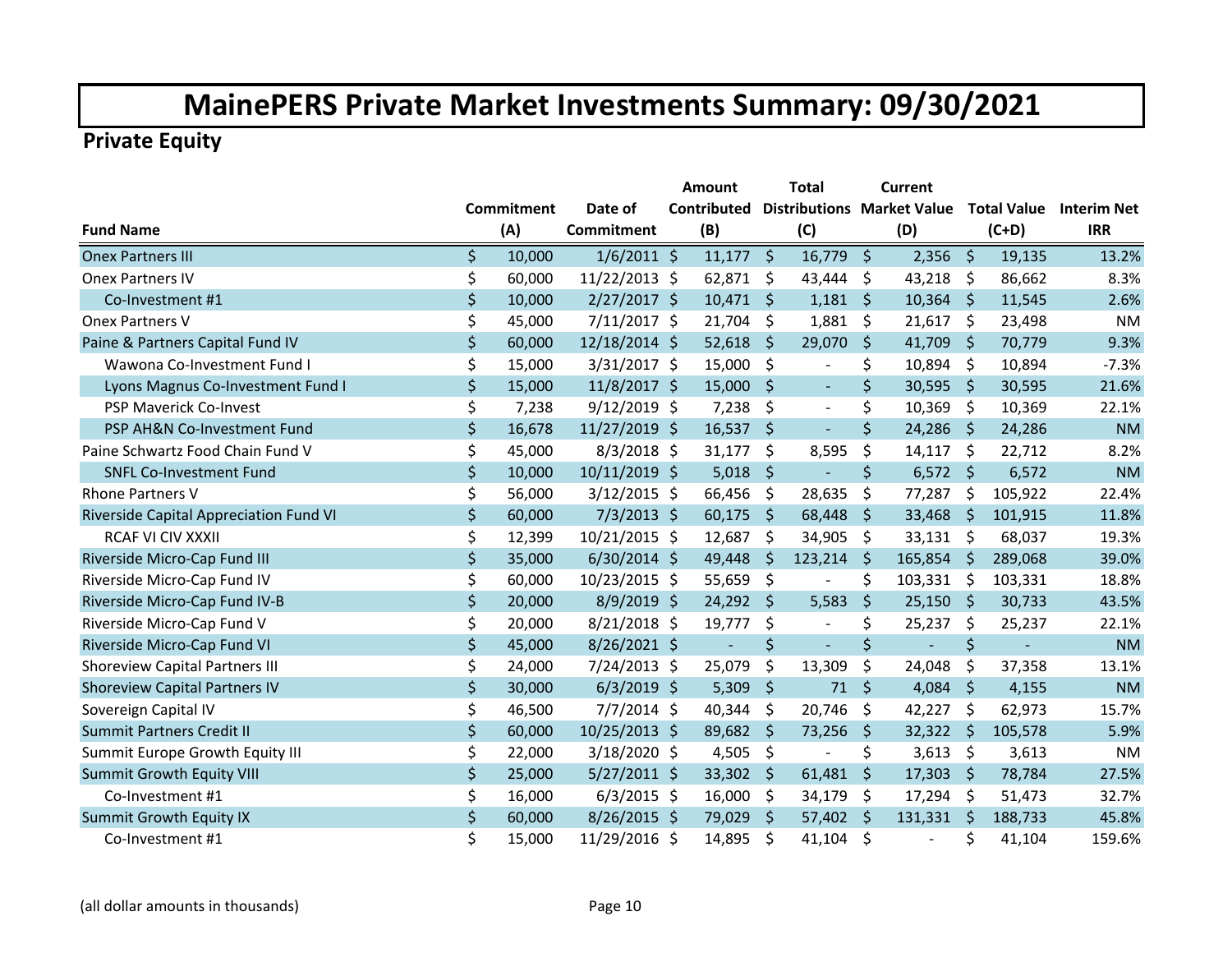|                                           |                   |                   | Amount         |                     | <b>Total</b>                      |         | Current        |         |                    |                    |
|-------------------------------------------|-------------------|-------------------|----------------|---------------------|-----------------------------------|---------|----------------|---------|--------------------|--------------------|
|                                           | <b>Commitment</b> | Date of           | Contributed    |                     | <b>Distributions Market Value</b> |         |                |         | <b>Total Value</b> | <b>Interim Net</b> |
| <b>Fund Name</b>                          | (A)               | <b>Commitment</b> | (B)            |                     | (C)                               |         | (D)            |         | $(C+D)$            | <b>IRR</b>         |
| Summit Partners Co-Invest (Ironman)       | \$<br>15,000      | $4/20/2018$ \$    | 14,998         | $\ddot{\mathsf{S}}$ | $\blacksquare$                    | \$      | 17,901         | - \$    | 17,901             | 6.0%               |
| Summit Partners Co-Invest (Giants-B)      | \$<br>15,000      | 10/22/2019 \$     | 15,000         | \$                  | 35,146                            | \$      | 47,557         | $\zeta$ | 82,703             | <b>NM</b>          |
| <b>Summit Growth Equity X</b>             | \$<br>60,000      | $2/26/2019$ \$    | 39,999         | \$                  | 12,699                            | \$      | 41,072         | \$      | 53,771             | 63.7%              |
| Summit Partners Co-Invest (Lions)         | \$<br>7,000       | 10/14/2020 \$     | 7,000          | \$                  | $\overline{\phantom{a}}$          | \$      | 7,032          | \$      | 7,032              | <b>NM</b>          |
| Summit Partners Co-Invest (Indigo)        | \$<br>10,000      | 12/11/2020 \$     | 11,430         | \$                  | $\blacksquare$                    | $\zeta$ | 11,423         | \$      | 11,423             | <b>NM</b>          |
| Summit Venture Capital III                | \$<br>13,150      | $5/27/2011$ \$    | 17,894         | \$                  | 32,379                            | \$      | 2,544          | \$      | 34,922             | 17.6%              |
| Summit Venture Capital IV                 | \$<br>40,000      | $8/26/2015$ \$    | 44,659         | \$                  | 45,082                            | \$      | 56,498         | \$      | 101,580            | 49.1%              |
| Summit Venture Capital V                  | \$<br>45,000      | $6/16/2020$ \$    | 8,975          | \$                  | $\overline{\phantom{a}}$          | \$      | 2,147          | \$      | 2,147              | <b>NM</b>          |
| <b>Technology Crossover Ventures VIII</b> | \$<br>60,000      | $5/8/2013$ \$     | 52,305         | \$                  | 7,849                             | \$      | 136,477        | \$      | 144,326            | 20.3%              |
| <b>Technology Crossover Ventures IX</b>   | \$<br>60,000      | $2/19/2016$ \$    | 48,427         | \$                  | 23,105                            | \$      | 108,805        | \$      | 131,909            | 41.7%              |
| <b>TCV Sports</b>                         | \$<br>8,000       | $9/25/2018$ \$    | 8,000          | Ŝ.                  | $\blacksquare$                    | \$      | 13,190         | \$      | 13,190             | 20.0%              |
| <b>Technology Crossover Ventures X</b>    | \$<br>45,000      | $8/31/2018$ \$    | 31,718         | \$,                 | $\blacksquare$                    | \$      | 76,054         | \$      | 76,054             | 84.4%              |
| <b>Technology Crossover Ventures XI</b>   | \$<br>45,000      | 10/2/2020 \$      | 13,572         | \$                  | $\blacksquare$                    | $\zeta$ | 7,953          | \$      | 7,953              | <b>NM</b>          |
| <b>Technology Impact Fund</b>             | \$<br>40,000      | 12/18/2017 \$     | 29,415         | \$                  | 10,887                            | \$      | 68,507         | \$      | 79,393             | 79.8%              |
| <b>Technology Impact Fund II</b>          | \$<br>40,000      | $4/13/2021$ \$    | 3,252          | -\$                 | ÷,                                | $\zeta$ | 3,156          | \$      | 3,156              | <b>NM</b>          |
| <b>Technology Impact Growth Fund</b>      | \$<br>40,000      | 11/26/2018 \$     | 45,093         | \$                  | 18,113                            | \$      | 44,639         | \$      | 62,752             | 33.8%              |
| <b>Technology Impact Growth Fund II</b>   | \$<br>40,000      | $8/6/2021$ \$     | $\blacksquare$ | \$                  | $\overline{\phantom{0}}$          | $\zeta$ | $\blacksquare$ | \$      | $\blacksquare$     | <b>NM</b>          |
| Thoma Bravo Fund XI                       | \$<br>50,000      | $5/1/2014$ \$     | 69,098         | \$                  | 118,090                           | \$      | 91,421         | \$      | 209,512            | 31.8%              |
| Thoma Bravo Fund XII                      | \$<br>60,000      | $4/27/2016$ \$    | 68,543         | \$                  | 21,478                            | $\zeta$ | 100,913        | \$      | 122,392            | 18.8%              |
| Thoma Bravo Fund XIII                     | \$<br>45,000      | $12/7/2018$ \$    | 50,019         | \$                  | 23,903                            | \$      | 56,407         | \$      | 80,310             | 57.5%              |
| Thoma Bravo Special Opportunities Fund II | \$<br>15,000      | $3/27/2015$ \$    | 17,527         | \$                  | 17,624                            | \$      | 20,600         | \$      | 38,224             | 20.6%              |
| Tillridge Global Agribusiness Partners II | \$<br>50,000      | 10/21/2016 \$     | 20,687         | \$                  | 125                               | \$      | 16,708         | -S      | 16,833             | <b>NM</b>          |
| Water Street Healthcare Partners III      | \$<br>25,000      | 7/25/2012 \$      | 28,289         | \$                  | 42,009                            | \$      | 32,812 \$      |         | 74,820             | 35.0%              |
| Water Street Healthcare Partners IV       | \$<br>33,000      | $9/15/2017$ \$    | 21,772         | -\$                 | ÷                                 | \$      | 25,293         | -\$     | 25,293             | 11.6%              |
| Wayzata Opportunities Fund III            | \$<br>30,000      | $9/11/2012$ \$    | 14,718         | \$                  | 8,849                             | \$      | 4,791          | $\zeta$ | 13,639             | $-2.1%$            |
| Wynnchurch Capital Partners IV            | \$<br>40,000      | 10/23/2014 \$     | 35,173         | \$                  | 15,057                            | \$      | 67,723         | \$      | 82,780             | 31.7%              |
| Wynnchurch Capital Partners V             | \$<br>40,000      | $1/15/2020$ \$    | 8,117          | $\zeta$             | ÷,                                | $\zeta$ | 10,383         | \$      | 10,383             | <b>NM</b>          |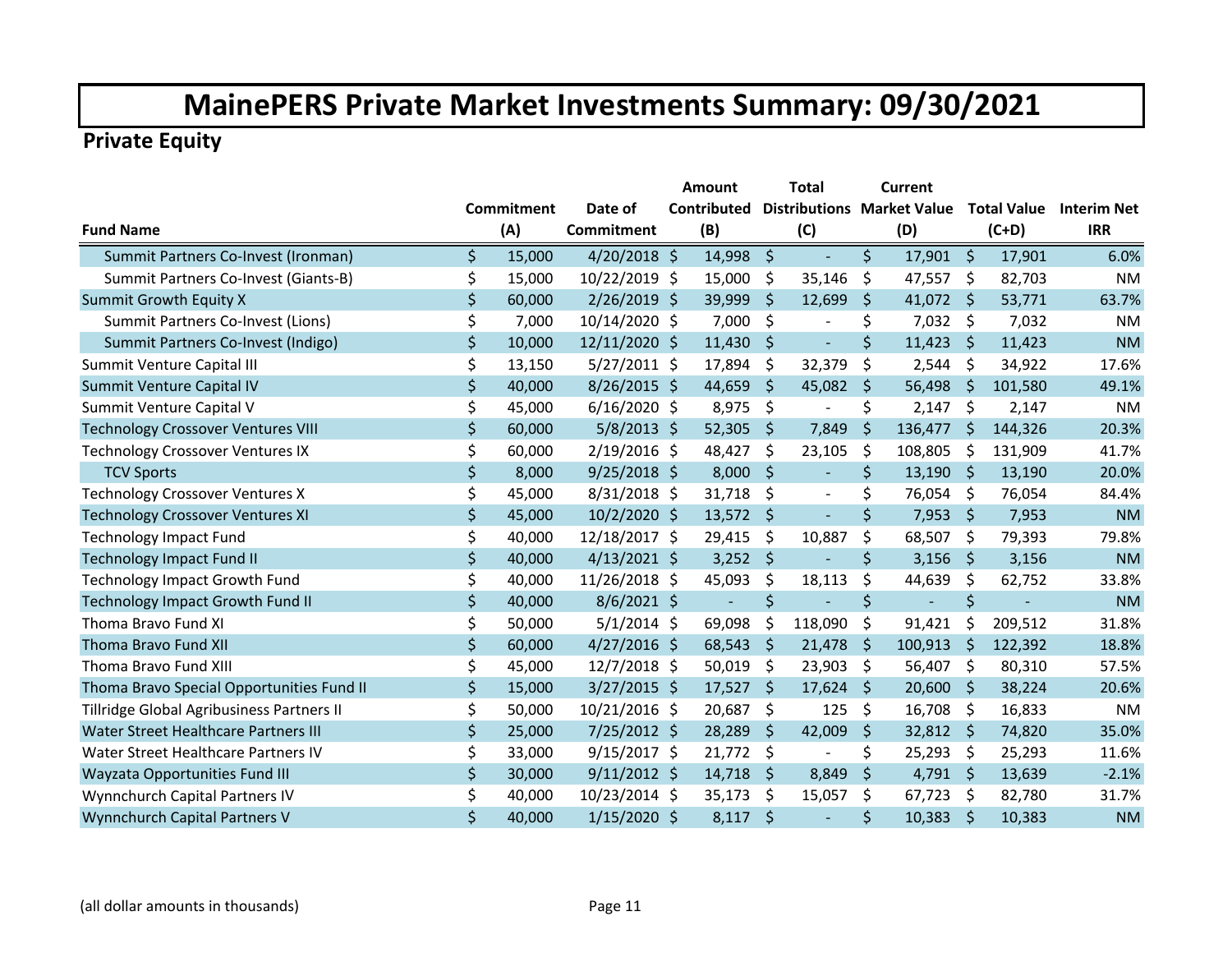#### **Real Estate**

|                                             |                   |         |                   | Amount      |                | <b>Total</b> |                | Current                           |                          |                    |                |                    |
|---------------------------------------------|-------------------|---------|-------------------|-------------|----------------|--------------|----------------|-----------------------------------|--------------------------|--------------------|----------------|--------------------|
|                                             | <b>Commitment</b> |         | Date of           | Contributed |                |              |                | <b>Distributions Market Value</b> |                          | <b>Total Value</b> |                | <b>Interim Net</b> |
| <b>Fund Name</b>                            |                   | (A)     | <b>Commitment</b> |             | (B)            |              | (C)            |                                   | (D)                      |                    | $(C+D)$        | <b>IRR</b>         |
| Angelo Gordon Net Lease IV                  | \$                | 50,000  | $2/17/2020$ \$    |             | 23,808         | \$           | 128            | \$                                | 25,193                   | -\$                | 25,320         | <b>NM</b>          |
| Bain Capital Real Estate II                 | \$                | 50,000  | $3/5/2021$ \$     |             | 5,000          | \$           | $\mathbf{r}$   | \$                                | 4,483                    | \$                 | 4,483          | <b>NM</b>          |
| <b>Blackrock Granite Property Fund</b>      | \$                | 63,791  | 9/30/2006 \$      |             | 68,771 \$      |              | 53,312         | $\zeta$                           |                          | $\zeta$            | 53,312         | $-4.9%$            |
| <b>Blackstone Property Partners</b>         | \$                | 350,000 | $6/29/2017$ \$    |             | 350,000        | \$           | 23,510         | \$                                | 404,548                  | \$                 | 428,058        | 7.1%               |
| <b>Blackstone Real Estate Partners VII</b>  | \$                | 75,000  | $2/26/2012$ \$    |             | 99,574         | Ŝ.           | 126,224        | -Ś                                | 38,030                   | Ŝ.                 | 164,254        | 15.5%              |
| <b>Blackstone Real Estate Partners VIII</b> | \$                | 50,000  | $3/27/2015$ \$    |             | 59,134         | \$           | 45,795         | \$                                | 45,364                   | \$                 | 91,159         | 16.5%              |
| <b>Blackstone Real Estate Partners IX</b>   | \$                | 40,000  | 12/21/2018 \$     |             | 24,758         | $\varsigma$  | 3,138          | \$                                | 30,316 \$                |                    | 33,454         | 35.4%              |
| Barings Asia Real Estate II                 | \$                | 50,000  | 7/31/2018 \$      |             | 10,860         | \$           | $\blacksquare$ | \$                                | 10,085                   | - \$               | 10,085         | <b>NM</b>          |
| <b>EQT Real Estate II</b>                   | $\zeta$           | 55,000  | $4/26/2019$ \$    |             | 15,318         | \$           | 4,956          | \$                                | $12,327$ \$              |                    | 17,283         | <b>NM</b>          |
| <b>EQT Real Estate Rock Co-Investment</b>   | \$                | 11,000  | 8/10/2020 \$      |             | 6,452          | \$           |                | \$                                | 8,151                    | -\$                | 8,151          | <b>NM</b>          |
| H/2 Credit Partners, L.P.                   | \$                | 75,000  | $6/21/2011$ \$    |             | 75,000         | \$           | 112,177        | \$                                | $\blacksquare$           | \$                 | 112,177        | 5.9%               |
| Harrison Street Core Property Fund, L.P.    | \$                | 75,000  | 4/30/2012 \$      |             | 94,031         | \$           | 44,352         | \$                                | 123,326                  | \$                 | 167,678        | 8.7%               |
| HSRE-Coyote Maine PERS Core Co-Investment   | $\zeta$           | 20,000  | 12/4/2020 \$      |             | 14,000         | - \$         | $\blacksquare$ | \$                                | 15,075                   | $\zeta$            | 15,075         | <b>NM</b>          |
| High Street Real Estate Fund IV, L.P.       | \$                | 25,000  | 8/23/2013 \$      |             | 24,717         | \$           | 34,157         | \$                                | $\overline{\phantom{a}}$ | \$                 | 34,157         | 14.7%              |
| High Street Real Estate Fund V              | \$                | 25,000  | 7/24/2015 \$      |             | 24,925         | - \$         | 36,022         | $\zeta$                           | 21                       | $\zeta$            | 36,042         | 13.2%              |
| High Street Real Estate Fund VI             | \$                | 25,000  | $3/22/2019$ \$    |             | 25,000         | \$           | 406            | \$                                | 27,064                   | \$                 | 27,470         | 10.8%              |
| <b>HSREF VI Elgin Co-Invest</b>             | \$                | 10,000  | $4/9/2021$ \$     |             | 10,000         | \$           | $\equiv$       | \$                                | 10,168                   | -\$                | 10,168         | <b>NM</b>          |
| High Street Real Estate Fund VII            | \$                | 35,000  | $8/16/2021$ \$    |             | $\overline{a}$ | \$           | $\blacksquare$ | \$                                |                          | \$                 |                | <b>NM</b>          |
| <b>Hines US Property Partners</b>           | \$                | 200,000 | $9/9/2021$ \$     |             | $\blacksquare$ | \$           | $\blacksquare$ | \$                                | $\blacksquare$           | \$                 | $\blacksquare$ | <b>NM</b>          |
| Invesco Real Estate Asia IV                 | \$                | 30,000  | 3/25/2020 \$      |             | 3,290          | \$           | 1,793          | \$                                | 872                      | \$                 | 2,665          | <b>NM</b>          |
| <b>Invesco US Income Fund</b>               | \$                | 150,000 | $7/17/2014$ \$    |             | 164,001        | \$           | 50,278         | \$                                | 240,789                  | $\zeta$            | 291,067        | 11.6%              |
| <b>IPI Data Center Partners I</b>           | \$                | 30,000  | 12/15/2017 \$     |             | 29,383         | \$           | 13,841         | \$                                | 39,554                   | \$                 | 53,394         | 30.4%              |
| <b>IPI Data Center Partners II</b>          | $\zeta$           | 25,000  | 12/20/2019 \$     |             | 5,367          | \$           | 1,619          | \$                                | 3,294                    | \$                 | 4,913          | <b>NM</b>          |
| JPMCB Strategic Property Fund               | \$                | 130,000 | 11/15/2005 \$     |             | 186,941        | \$           | 297,519        | \$                                |                          | \$                 | 297,519        | 5.9%               |
| KKR Real Estate Partners Europe I           | $\zeta$           | 50,000  | $12/2/2015$ \$    |             | 48,926         | \$           | 37,118         | \$                                | 26,420                   | \$                 | 63,538         | 11.1%              |
| <b>KKR Real Estate Partners Europe II</b>   | \$                | 25,000  | 12/23/2019 \$     |             | 7,320          | -\$          |                | \$                                | 8,318                    | \$                 | 8,318          | <b>NM</b>          |
| <b>KKR Real Estate Partners Americas I</b>  | \$                | 50,000  | 12/20/2013 \$     |             | 49,543         | Ŝ.           | 58,928         | \$                                | $3,121$ \$               |                    | 62,050         | 11.6%              |
| <b>KKR Real Estate Partners Americas II</b> | \$                | 50,000  | $6/2/2016$ \$     |             | 54,026         | \$           | 23,895         | \$                                | 50,082                   | -\$                | 73,976         | 23.1%              |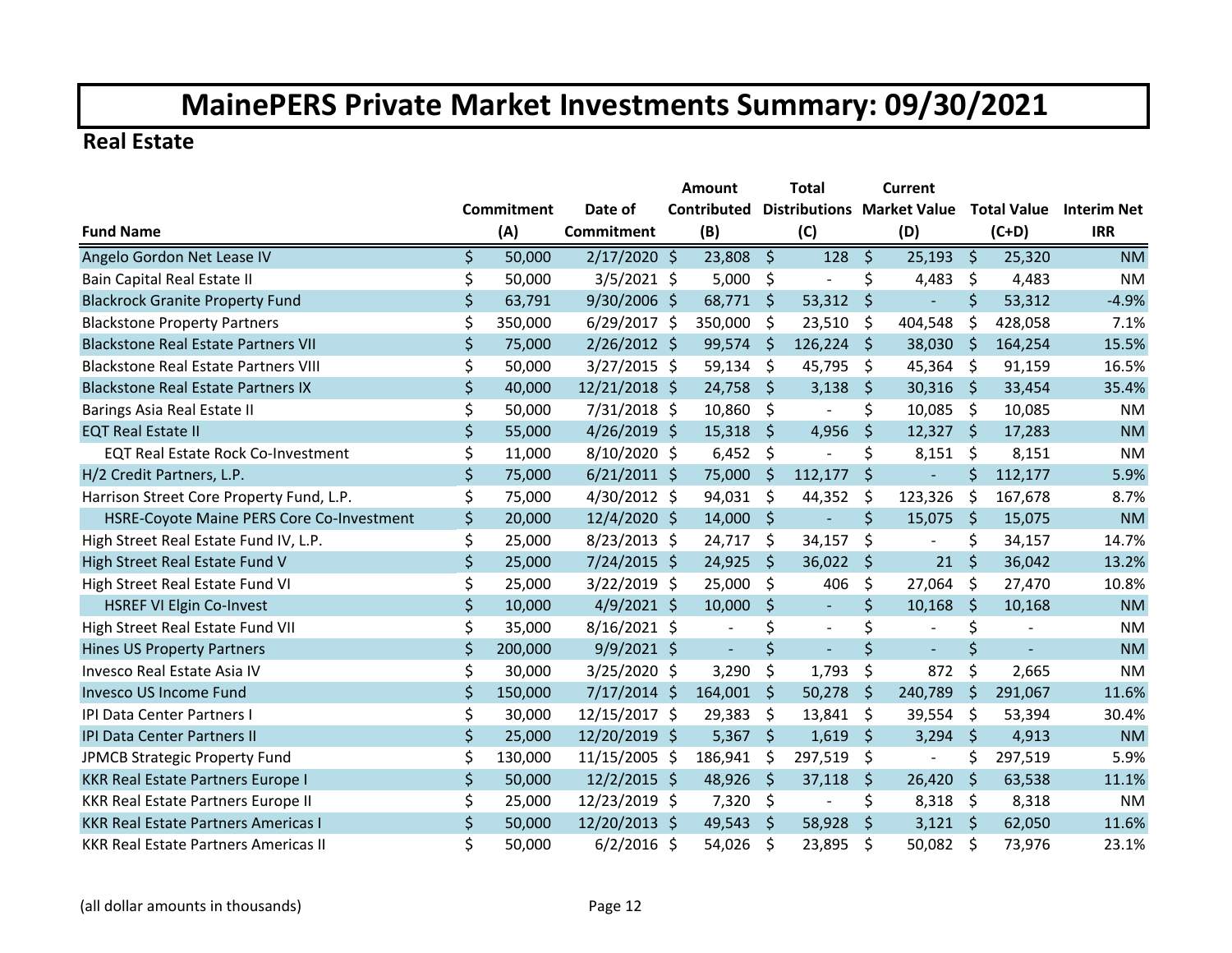#### **Real Estate**

|                                                |    |                   |                  | <b>Amount</b> |              | Total                |    | Current                  |              |                    |                    |
|------------------------------------------------|----|-------------------|------------------|---------------|--------------|----------------------|----|--------------------------|--------------|--------------------|--------------------|
|                                                |    | <b>Commitment</b> | Date of          | Contributed   |              | <b>Distributions</b> |    | <b>Market Value</b>      |              | <b>Total Value</b> | <b>Interim Net</b> |
| <b>Fund Name</b>                               |    | (A)               | Commitment       | (B)           |              | (C)                  |    | (D)                      |              | $(C+D)$            | <b>IRR</b>         |
| Northbridge-Strategic Fund II                  | Ś  | 30,000            | $2/8/2019$ \$    | 30,000        | \$           | 506                  | \$ | 33,374                   | \$           | 33,880             | 4.9%               |
| Prima Mortgage Investment Trust, LLC           |    | 75,000            | 7/29/2011 \$     | 97,288        | \$           | 45,135               | Ŝ. | 89,119                   | Ś            | 134,255            | 4.3%               |
| Principal Life Insurance Company U.S. Property |    | 60,000            | $5/20/2005$ \$   | 60,000        | <sup>S</sup> | 125,410              | -S | $\overline{\phantom{a}}$ | Ś.           | 125,410            | 6.2%               |
| <b>PRISA</b>                                   |    | 90,000            | $6/30/2005$ \$   | 139,622       | S            | 222,450              | S  | $\overline{\phantom{a}}$ | Ś            | 222,450            | 5.3%               |
| Rubenstein Properties Fund III                 | \$ | 30,000            | 10/23/2015 \$    | 30,606        | <sub>S</sub> | 627                  | \$ | 29,042                   | S            | 29,669             | $-1.1%$            |
| <b>LCC Co-Investor B</b>                       |    | 15,000            | 10/18/2019 \$    | 13,565        | Ŝ.           | $\sim$               | \$ | 14,300                   | Ŝ.           | 14,300             | <b>NM</b>          |
| Rubenstein Properties Fund IV                  |    | 25,000            | $4/16/2019$ \$   | 3,125         | <sub>S</sub> | $\sim$               | \$ | 2,423                    | S.           | 2,423              | <b>NM</b>          |
| Prudential Senior Housing Fund V               |    | 50,000            | $3/17/2015$ \$   | 41,333        | S            | 3,783                | \$ | 51,599                   | S            | 55,382             | 7.7%               |
| Smart Markets Fund, L.P.                       | \$ | 150,000           | $6/17/2013$ \$   | 162,199       | <sub>S</sub> | 54,340               | -S | 237,307                  | S.           | 291,647            | 9.9%               |
| Walton Street Real Estate Fund VII             | \$ | 50,000            | $5/9/2012 \;$ \$ | 43,990        | S            | 49,099               | S  | 12,253                   | S            | 61,353             | 10.0%              |
| Walton Street Real Estate Fund VIII            | \$ | 50,000            | $10/23/2015$ \$  | 42,686        | <sub>S</sub> | 21,728               | -S | 33,864                   | -S           | 55,593             | 11.1%              |
| Co-Investment #1                               | \$ | 10,000            | $9/27/2017$ \$   | 9,563         | S.           | 4,160                | S. | 5,622 \$                 |              | 9,782              | 0.8%               |
| Westbrook Real Estate Fund IX                  | \$ | 15,000            | $6/30/2014$ \$   | 17,353        | <sub>S</sub> | 16,613               | S. | 3,840                    | -S           | 20,454             | 6.4%               |
| Westbrook Real Estate Fund X                   | Ś  | 50,000            | $1/15/2015$ \$   | 48,261        | S            | 36,123               | \$ | 23,084                   | -S           | 59,207             | 11.1%              |
| Westbrook Real Estate Fund XI                  |    | 40,000            | $1/31/2019$ \$   | 8,700         | <sub>S</sub> |                      | Ś  | 9,184                    | <sub>S</sub> | 9,184              | <b>NM</b>          |